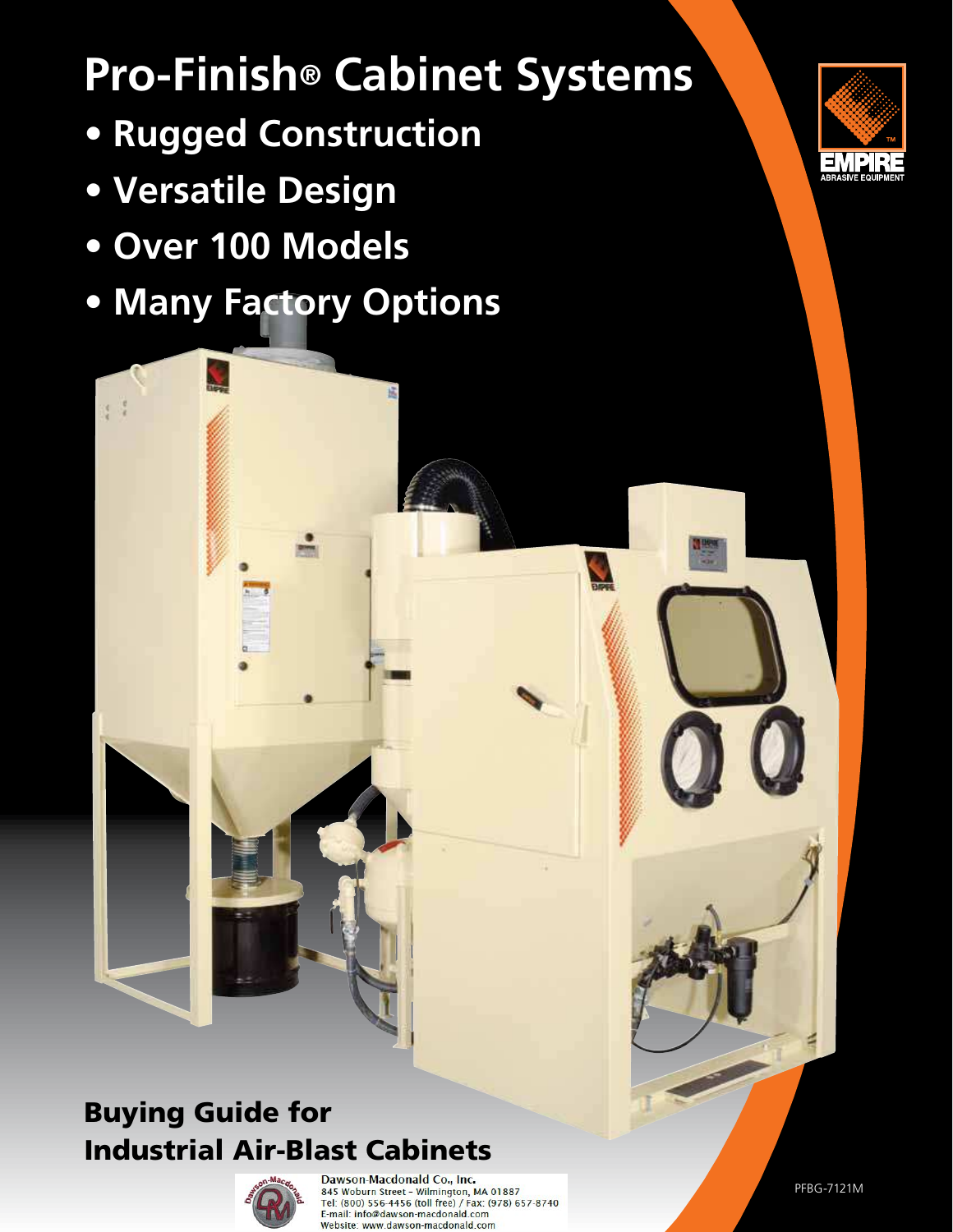### **Why You Should Choose a Pro-Finish® System**

If your operations involve cleaning with chemicals, acid etching or dipping, liquid honing, wire brushing, sanding, deburring, grinding or peening, odds are a Pro-Finish® system will save you time and money.

• These cabinet systems, designed for non-stop blasting, increase production rates because blasting is faster than other manual methods.

• Their versatility enables you to perform multiple tasks, ranging from blending surface flaws to removing foreign matter, such as carbon from pistons, without affecting tolerances. By simply varying air pressure and blast media, you can clean or peen and do a lot in between.

• Modular design, including many standard factory options, lets you select a system that's just right for you without paying for features and accessories you don't need. Pro-Finish also gives you the choice of a suction or pressure blast system.

• Blasting eliminates the environmental hazards associated with chemical finishing because most modern blast media are non-caustic and non-toxic. Plus, Pro-Finish systems put the emphasis on safety in mechanical ways with features such as blasting interlocks on cabinet doors, rounded corners on safety-glass viewing windows and guards on sharp floor edges, just to list a few.

### **Contents** Pro-Finish<sup>®</sup> Features Page 3 Pressure Blast Systems **Page 4** Pressure System Options **Page 5** Suction Blast Systems **Page 6** Suction System Options **Page 7** Universal Cabinet Options **Page 8** Tools to Automate **Page 9** Reclaimers & Options **Page 10** Dust Collectors & Options Page 11 Pro-Finish® System Dimensions Page 12 Specialized Pro-Finish<sup>®</sup> Cabinets Page 13 CABINET SPECIFICATIONS • Pressure Systems, Standard Page 14 • Pressure Systems, FaStrip® Page 15 • Pressure Systems, SafeStrip™ Page 15 • Pressure Systems, Single Pass Page 15 • Pressure Systems, Ergo-Blast Page 16 • Suction Systems, Standard Page 17 • Suction Systems, Ergo-Blast Page 18 Application Considerations Page 19 Media Selection Guide **Page 20**

### **Parts BEFORE & AFTER Air Blasting in a Pro-Finish® Cabinet**





**Cylinder surface profiled with aluminum oxide**



**Copier tube etched with silicon carbide**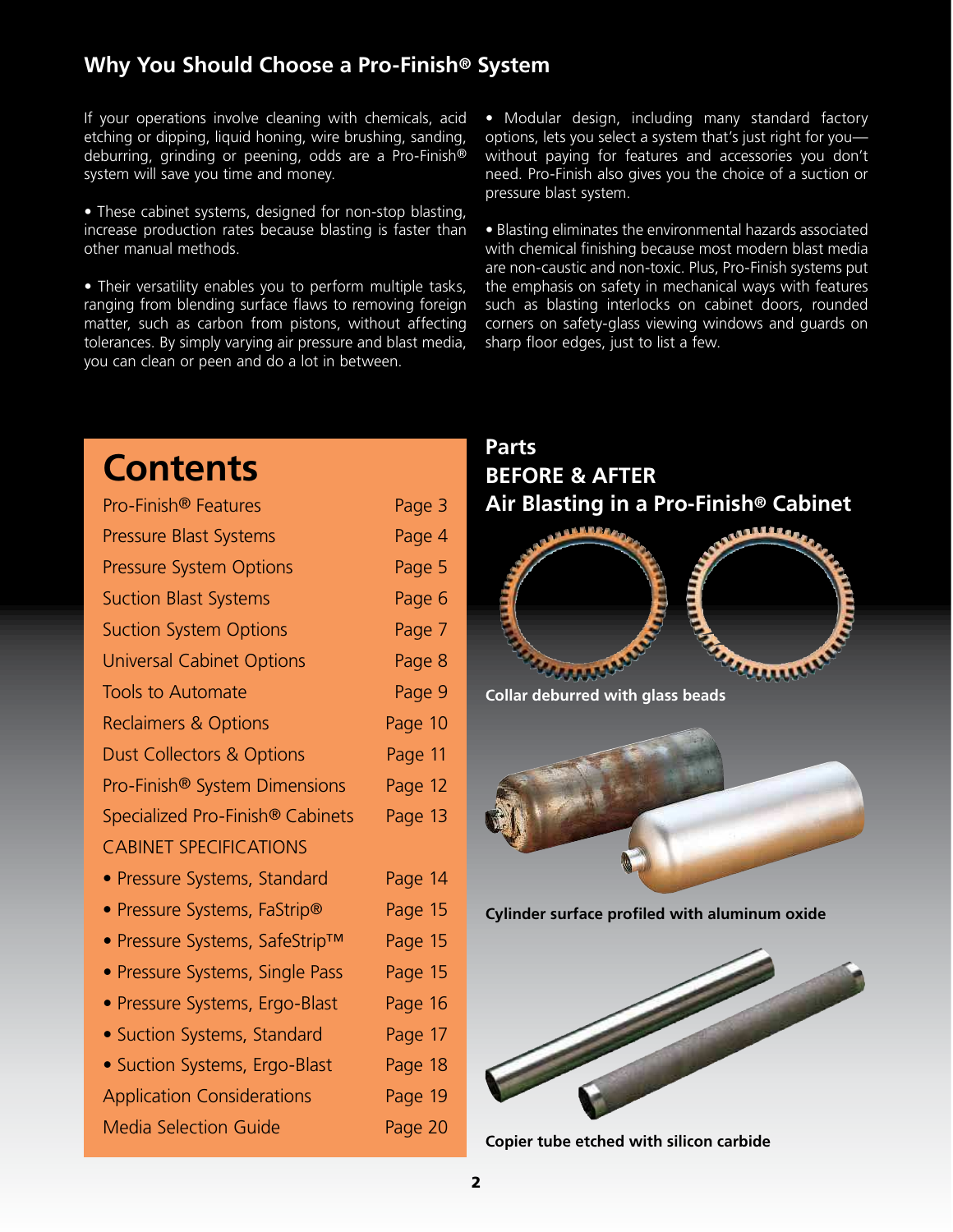### **Standard Pro-Finish® Features**

No other blast cabinet on the market today offers the many practical benefits included on a Pro-Finish® cabinet as standard equipment. Just look at the features. The standard components in a Pro-Finish system have been carefully designed for safety, ease of operation, reduced maintenance and increased productivity. Throughout, these cabinets are built to meet the challenges of nonstop industrial blasting.

**Bolt-Secured Glove Rings** assure at tight seal, expedite glove changeovers — no tools required— and include armrests for improved operator comfort and performance.



**Bag-House Dust Collectors** feature an energy-saving air-filtration system that captures 99% of all particles one micron or larger so cabinet ventilation can be recirculated. Fan is mounted on the dust collector rather than reclaimer to prevent abrasive wear to the fan housing and impeller.

**Cartridge Dust Collectors**, offering improved efficiency and durability, are also available in 600, 900 and 1200 cfm models to simplify cleaning and maintenance.

**High-Intensity Flood Lights** reduce the chances of over blasting caused by poor visibility. Lights can be tilted to focus illumination on areas being blasted. Two lights are supplied on 2636, 3648, 3660, 3674 and 4848 models; three are provided as standard on 6060 and 7272 cabinets.

**Kleensweep™** creates an air stream across the viewing window to reduce dust buildup and improve visibility.

**Moisture Separator** improves efficiency and reduces downtime by helping to prevent oil and moisture in supply lines from contaminating media.

**One-Cubic-Foot Pressure Vessel** minimizes refilling time and seals automatically for fast, easy startup. Construction is ASME coded only.

**Rigid, Dual-Panel Doors** stand up to abrasives and seal more tightly than single-panel doors. Flush construction minimizes media spill when the door is opened.

**Safety-Door Switch** (Patent No. 4,505,077) prevents accidental blasting when doors are open. Complies with OSHA requirements.



**Safety-Glass Window** (14"x 22") provides large viewing area, can be changed in a few minutes without tools and has rounded corners for safe handling.

**Self-Adjusting Door Latch** assures continued tight sealing as door gasket ages.

**Simple, Pneumatic Controls** deliver greater reliability than electric controls employing limit switches and solenoids that often stick and burn out.



**Sure-Flo® Media Regulator** (Patent No. 4,518,145), used on pressure cabinets, is easy to adjust and assures precise media regulation, as well as continuous flow. These regulators have excellent wear characteristics and, once the metering tube is worn, it can be easily replaced more quickly and economically than in any other media regulator on the market.

**Tunable Media Reclaimers** can be adjusted to control media size. Externally adjustable tuning band requires no tools and controls the size of fines extracted from the blast media. Screen prevents oversized particles from causing clogging and an easy access door permits quick filling.

**Wide Foot Treadle** enables operation with either foot.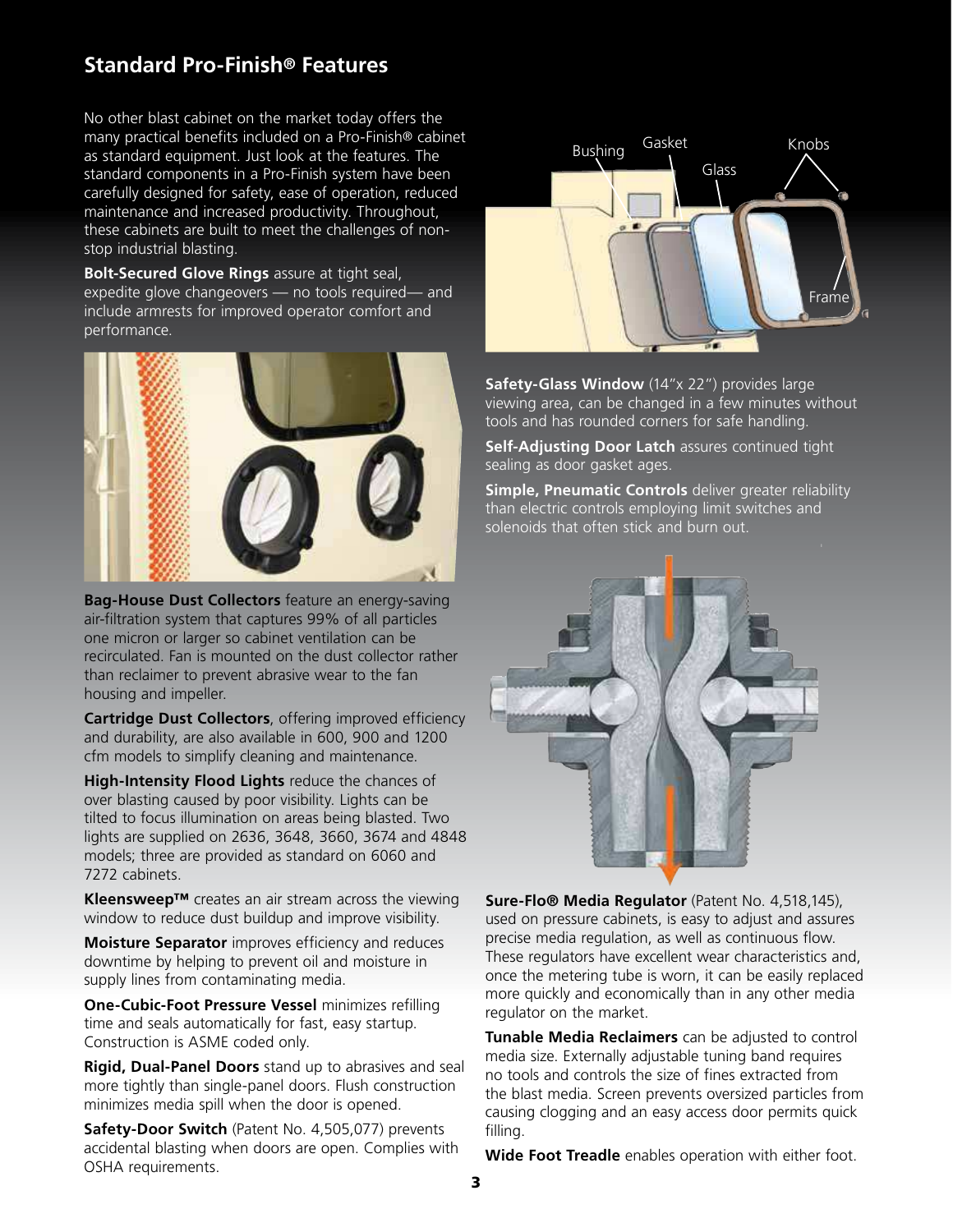### **Pro-Finish® Pressure Blast Cabinets**

Pressure cabinets deliver blast media at higher velocities than suction systems, making a Pro-Finish® pressure cabinet ideal for turning out work fast. In many applications, these pressure cabinets will perform jobs four-times faster than suction systems. In addition, they use compressed air more efficiently and provide more precise blasting control at both high and low operating pressures. For really demanding tasks, like removing tight mill scale or finishing hard-to-reach surfaces, a pressure system is normally the only practical choice.

Pro-Finish pressure cabinets come in seven standard sizes with a number of variations. (See pages 12 and 13.)

 Most include dust collectors and media reclaimers as standard equipment. (Less expensive dust bags can be selected with some models—see specifications on page 14.)

 With Empire reclaimers, Pro-Finish pressure cabinets not only reduce operating costs associated with the purchase and disposal of media, but also assure consistent results shift after shift. Plus, they are available with options designed to meet almost any production need.



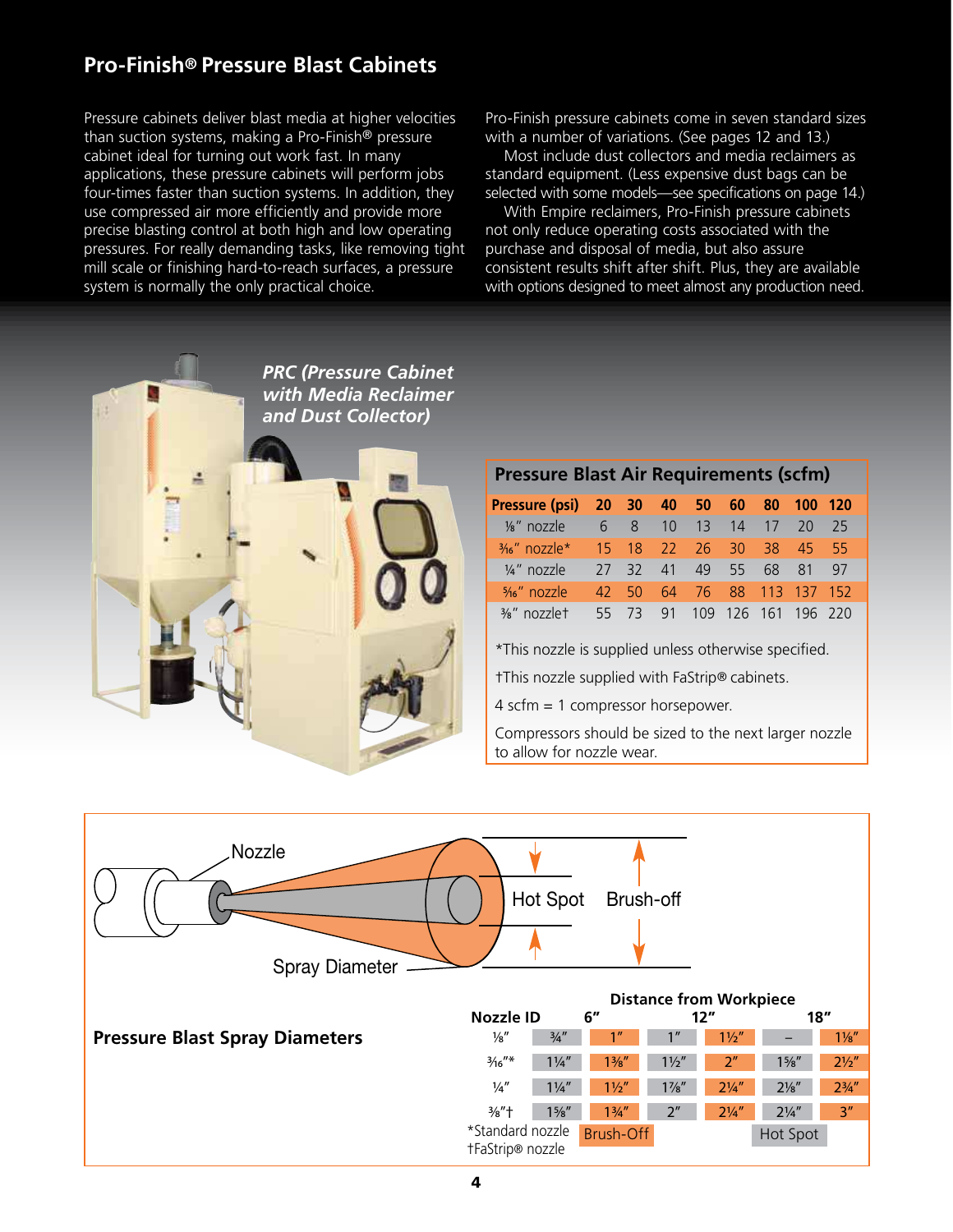### **Pro-Finish® Pressure Blast Options**

**Fine-tuning controls**, incorporating Empire's **automatic Sure-Flo® media regulator**, enable the operator to adjust the richness of the air-to-grit mixture from the front of the cabinet while he works. As a result, dialing in the optimum air-to-grit ratio for a particular job is greatly simplified. To further assist the operator, an indicator displays relative grit richness within the blast stream. In applications where media are changed frequently—or where contamination can cause periodic clogging of the girt valve—a push-button choke is available on the same control panel.

 A **fixed-orifice media regulator** is attached below the Sure-Flo valve in applications, such as shot peening, where very precise metering is required.

 For light media, our **MG-78 CR exhaust valve** works in combination with the automatic Sure-Flo to facilitate pressure vessel refills.

 An optional **low media-level sensor and indicator** warns the operator when the media supply in the pressure vessel is low. **Sight glasses** enable visual checks on pressurized vessels.

 Upgrading to a **3.5 cubic-foot pressure vessel** triples the amount of blasting that can be accomplished between media refills. This larger vessel is especially valuable when using a large blast nozzle or a second nozzle, and when attaching an optional **basket assembly** to the cabinet door for automated batch finishing of small workpieces. (See page 7 for more information on the basket attachment.)

 **Two pressure-blast nozzles** can be supplied with Pro-Finish® systems to increase coverage and reach multiple faces on parts such as screw threads or root sections. Finishing speed is double that of an ordinary high-production pressure system. The two nozzles can be turned on and off individually with manual valves. Two holders are included for nozzle positioning.

**Di-Carb™ nozzles** (tungsten carbide) stand up to steel abrasives and glass beads; **Boron carbide nozzles** deliver superior performance when blasting with aluminum oxide, silicon carbide and garnet.

 A **fixed-nozzle holder**, which bolts anywhere on the cabinet wall, can be adjusted to position the nozzle in any orientation, leaving both of the operator's hands free to maneuver workpieces.

**Door trays** prevent dust, which clings to the cabinet doors, from dropping onto the floor when the doors are opened.

**Pressure conversion kits** upgrade suction cabinets to pressure cabinets in the field.

**NOTE: Some option combinations are not available. For information, please consult Empire or your local Empire distributor.**



**Fine-tuning controls** let operator adjust air/grit ratio from cabinet front for optimum results.



**Automatic Sure-Flo® media regulator** promotes consistent media flow and reduces energy costs.

> **Sight glasses** permit viewing into pressurized vessels for quick accurate checks on media supply.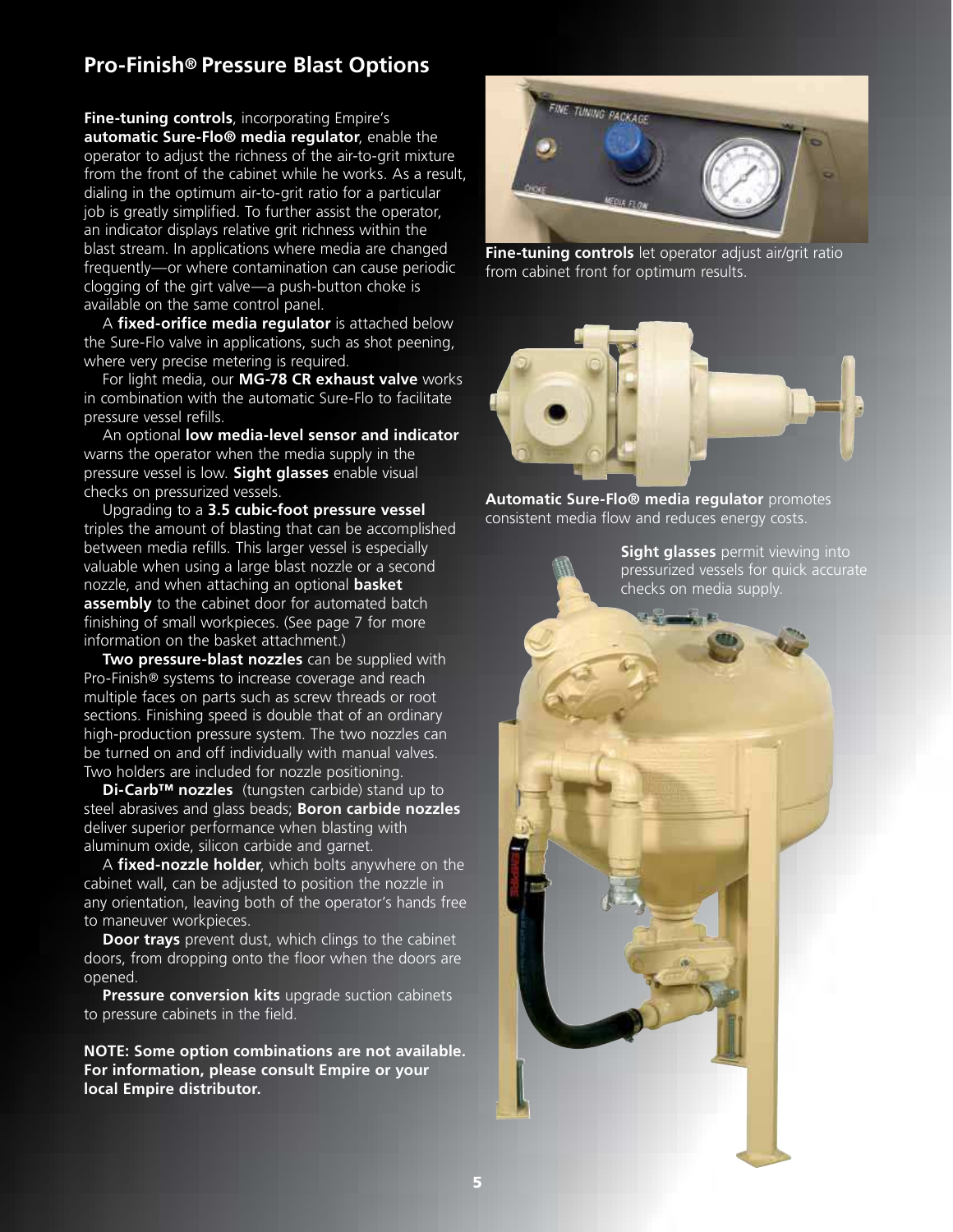### **Pro-Finish® Suction Blast Cabinets**

Pro-Finish® suction cabinets are simpler and cost less than pressure cabinets. They also blast continuously without the need to stop for media refills, and they simplify the use of multiple nozzles. The results are usually comparable to those achieved with a pressure system although production rates are not as high. When initial cost and maintenance are primary concerns, the suction system is a good choice.

 Pro-Finish suction systems come in seven sizes and can be specified with a dust collector or dust bag on smaller units.

A media reclaimer is optional. Nevertheless, when using media that can be recovered, a reclaimer is advisable because it normally pays for itself quickly in terms of reduced waste and high-quality, repeatable results.

 Pro-Finish suction cabinets are available with many factory options that contribute to ease of operation, reduced maintenance and greater productivity.

 Plus, Pro-Finish's modular design lets you upgrade to a pressure system in the field at any time, enabling you to build on your original investment.



| <b>Pressure (psi)</b>                       |  |  |                         | 30 40 50 60 70 80 90 100 |
|---------------------------------------------|--|--|-------------------------|--------------------------|
| 1/4" nozzle, 3/32" air jet                  |  |  | 6 7 8 10 11 12 13       |                          |
| 1/4" nozzle, 1/8" air jet                   |  |  |                         | 10 12 15 17 19 21 23 26  |
| 5/16" nozzle, 5/32" air jet                 |  |  | 15 19 23 27 31 37 38 42 |                          |
| %" nozzle, %2" air jet 31 38 45 52 59 66 73 |  |  |                         |                          |

 \*This nozzle is supplied unless otherwise specified. 4 scfm = 1 compressor horsepower.

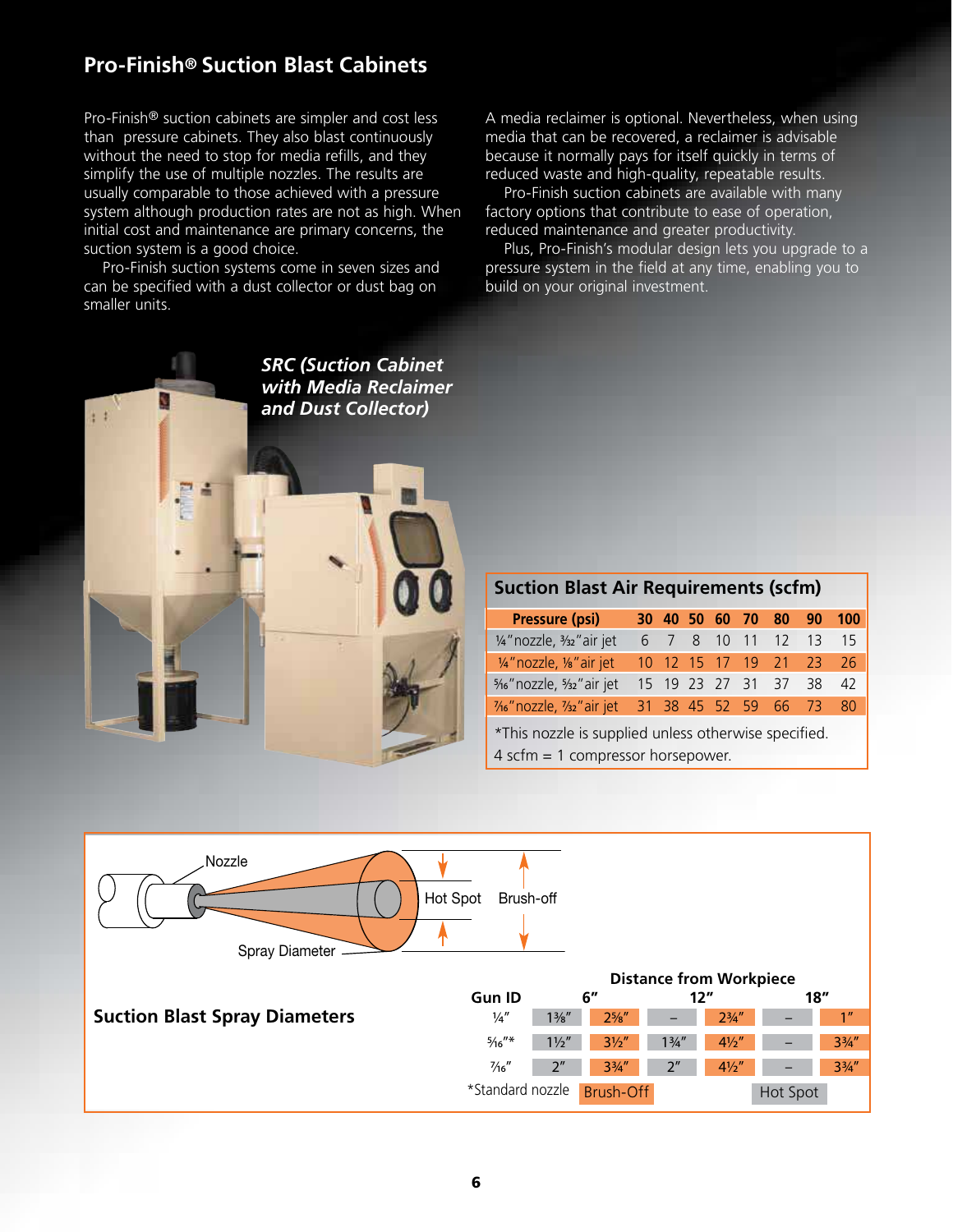### **Pro-Finish® Suction Blast Options**

**Multiple blast guns** add to the speed and versatility of Pro-Finish® suction cabinets. A total of four guns can be employed to facilitate the automated blasting of parts with irregular profiles. In addition to short-handle guns, the multiple-gun option includes individual shutoff valves, a one-inch pipe string, required hoses, and holders for gun positioning. Multi-gun packages include a **4.5 cubic-foot media storage hopper** with easy access for loading and media inspection.

A **fixed gun holder** adjusts to position the blast gun or guns in any orientation so the operator can use both hands to manipulate workpieces within the blast stream.

 Guns with **Di-Carb™ nozzles** (tungsten carbide) stand up to steel abrasives and glass beads; **Boron carbide nozzles** slow wear when blasting with aluminum oxide, silicon carbide and garnet.

Our **basket assembly**, which attaches to the cabinet door, automates batch finishing of small workpieces. The basket attachment includes its own drive motor and 60 minute timer. In addition, it is removable, which helps in unloading of parts and permits the cabinet to be used for manual blasting of larger workpieces. The basket attachment handles 40 pounds or 200 cubic inches of "flowable" parts and can be specified with an abrasionresistant coating for longer service life. Empire also produces dedicated basket-blasting machines in a variety of models and sizes.

 **Kleen™ package** consists of trays mounted under the cabinet-door opening and a return hose on the suction media regulator. Door trays prevent dust, which clings to the cabinet doors, from dropping onto the floor when the doors are opened. If the blast nozzle plugs, the pressurized media will not spill out of the mediaregulator air intake. Instead, it is routed to the blast cabinet.



**Fixed gun holder** frees operator to manipulate parts.





**4.5 cubic-foot media storage hopper** provides a large supply of abrasives to support up to four blast guns.



**Basket attachment** automates small parts finishing.

抽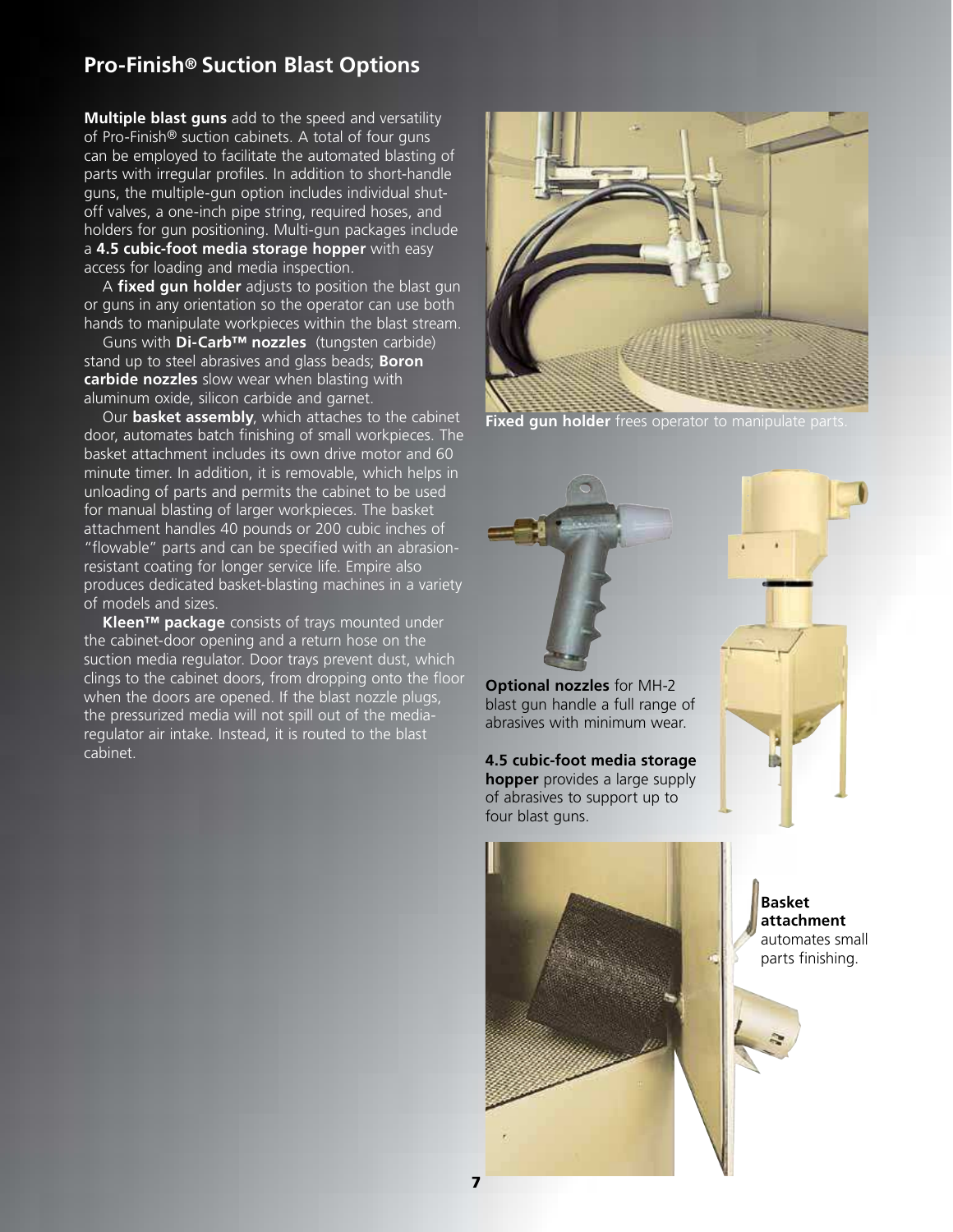### **Universal Cabinet Options**

Factory options can reduce maintenance and improve operating efficiency in many applications. Conveniently, most of these options retrofit to cabinets already in the field.

 **Rubber curtains** extend cabinet life. These freehanging liners, made of black eighth-inch neoprene and held in place by rubber knobs for easy replacement, actually last longer than steel in an abrasive environment. White rubber is also available to brighten the cabinet interior. Beyond protecting the cabinet, these curtains resist discoloration much longer than paint or steel.

 **Window protectors**, offered in clear plastic or a perforated screen, reduce clouding and pitting.

 **Matting** pads parts and prolongs the lives of turntables and cabinet floors.

 **Pneumatically powered vertical doors** save floor space and facilitate loading and unloading of parts when used in combination with rolling manual turntable dollies. Several safety features prevent accidental closing, and a pneumatic sensor prevents blasting whenever the door is open in accordance with OSHA standards. Plastic tracks assure smooth operation and a full-gasket seal keeps media inside the blast enclosure. Rubber lining and heavy-duty construction provide long service life.

**Door locking clamps** prevent unauthorized release of particles when swings doors are opened.

 **Rubber safety mats**, with holes to catch spilled particles, surround the cabinet to keep adjacent floor surfaces clean and prevent injuries from falls, especially when spherical media is used. The mats also dissipate static electricity, provide a comfortable surface on which to stand, and improve the appearance of the work area.

 A **Cabinet sound attenuator**, mounted over the air inlet, suppresses blasting noise by absorbing sound waves and directing them away from the operator.

Our **static strap**, worn on the operator's wrist, dissipates static electrical charge, preventing shock to the operator that might otherwise occur in a low-humidity work environment.

A **system security key-lock** stops use of the cabinet by unauthorized personnel. By retaining the key, supervisors are better able to keep track of why, when and by whom the system is being used.



**Rubber curtains**, available in white to enhance visibility, protect cabinet interiors and are easy to replace.

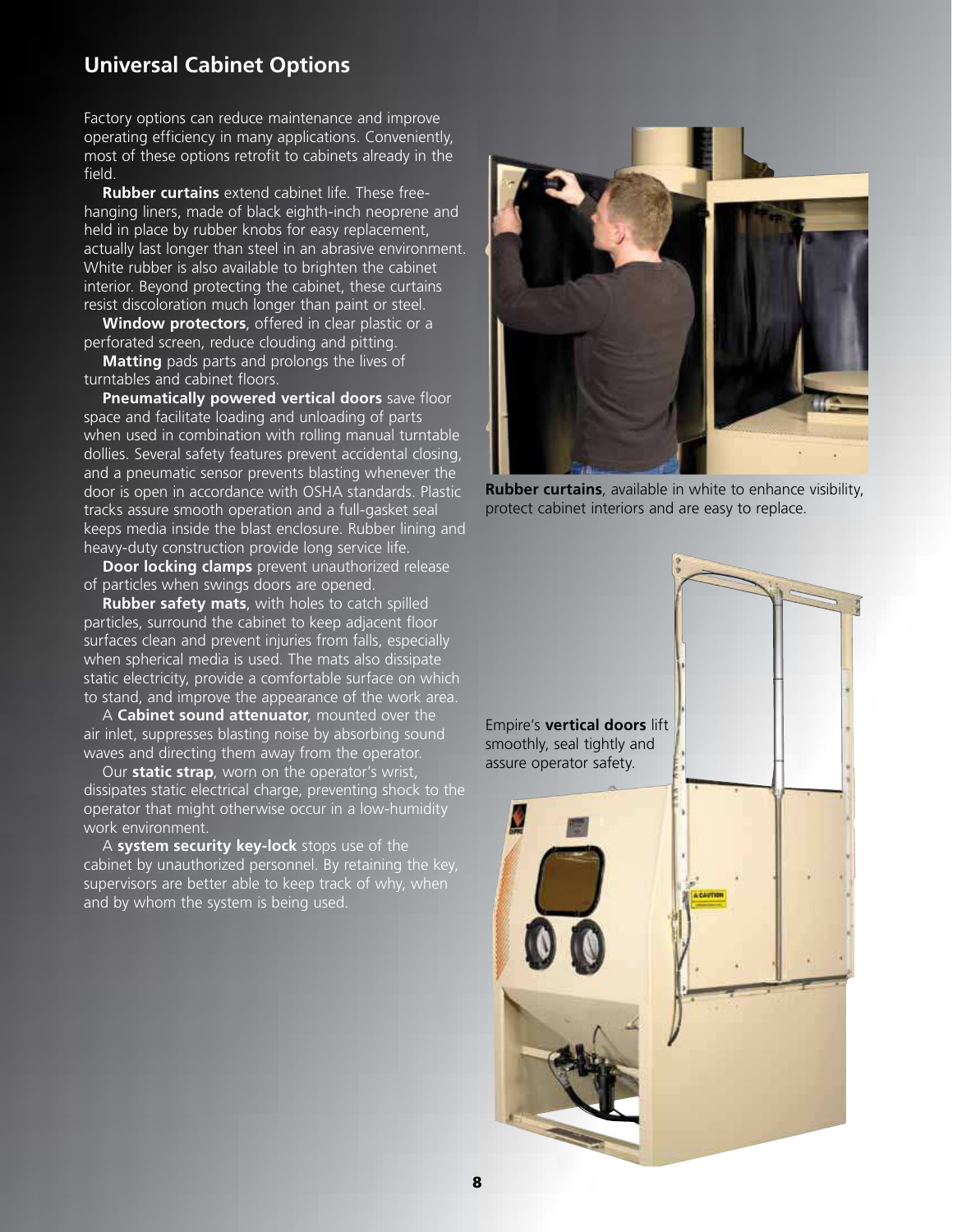### **Pro-Finish® Tools to Automate**

Powered movement of blast nozzles and/or workpieces automates air-blasting operations to varying degrees. For instance, using a powered turntable in combination with oscillating nozzles makes many blast-finishing processes virtually automatic when a timer package is added to control duration and on/off functions. Some techniques for automating Pro-Finish® cabinets—easily and economically—are described.

#### **Turntables**

**Turntables**, offered in both manual and pneumatically powered models, facilitate the handling of heavy parts and provide opportunities for automation. Turntables can be wheeled into or out of cabinets on a dolly or track, or fixed inside cabinets. Most stationary designs feature a low-profile, giving operators easy "over-the-top" access without wasting interior cabinet space.

 **Turntable Selection and Part Numbers**



### Stationary Rolling Rolling Stationary Rolling  **Diameter 18" 18" 24" 36" 18" 24" 36" 24" 36" 24" 36" Profile Std. Low Low Low Std. Std. Std. Low Low Std. Std. Capacity 300# 300# 300# 300# 1000# 1000# 1000# 300# 300# 1000# 1000# 2636** 140422 140574 140502 NA 140321 NA NA NA NA NA NA **3648** 140422 140574 140502 NA NA 140322 NA 140504\* NA 140364 NA **3660** 140422 140574 140502 NA NA 140324 NA 140504\* NA 140375 NA **3674** 140422 140574 140502 NA NA 140322 NA 140504 NA 140364 NA **3696†** 140422 140574 140502 NA NA 140322 NA 140504\* NA NA NA **4848** 140422 140574 140502 140503 NA 140322 140323 140504\* 140505\* 140364 140365 **6060** 140422 140574 140502 140503 NA 140324 140325 140504\* 140505\* 140375 140376 **60120†** 140422 140574 140502 140503 NA 140324 140425 140504 140505 NA NA 14052 140574 140502 NA 140321 NA NA 140604\* NA 140364 NA<br>
160 140422 140574 140502 NA NA 140322 NA 140504\* NA 140375 NA<br>
160 140422 140574 140502 NA NA 140322 NA 140504\* NA 140375 NA<br>
160 160 140422 140574 140502 NA NA 140  **MANUAL ROTATION TURNTABLES POWERED ROTATION TURNTABLES**

\*Not available with Ergo-Blast models. †Two required for both cabinet stations.

#### **Gun Oscillators, Timers & Other Accessories**

**Gun oscillators**, suitable for larger Pro-Finish cabinets, can be used with powered turntables and multiple nozzles to reduce the number of guns required, therefore reducing compressed-air consumption. The oscillator will blend multiple passes of the nozzle, creating a more uniform finish. Production rates increase as the benefits of manual coverage and multi-gun blasting are combined.

 A radially sweeping oscillator, powered by an air cylinder, strokes as many as four blast guns through a range of up to 18 inches. Stroke length, stroke speed and on/off functions can also be controlled automatically.

**Timers** are employed to control the on/off functions of blast guns, oscillators and turntables. Our **60 minute spring timer** is powered mechanically and works well in most automated applications. Empire's **precision reset timer**, powered by a synchronous motor, always clicks down from the same preset time. This feature, along with large graduations on the timer dial, assure more accurate control of blast durations.

 When using timers with pressure systems, an adequate media supply must be available for the duration of the blast process. Consequently, a larger pressure vessel and/or media-level indicator should be considered.

**Automatic door clamps** lock the cabinet during blasting. For environments in which passive dust emissions present a safety concern, a timer is added to allow for adequate dust evacuation before the cabinet doors are opened. When "close-to-clean-room" standards are required, delay switches are supplied.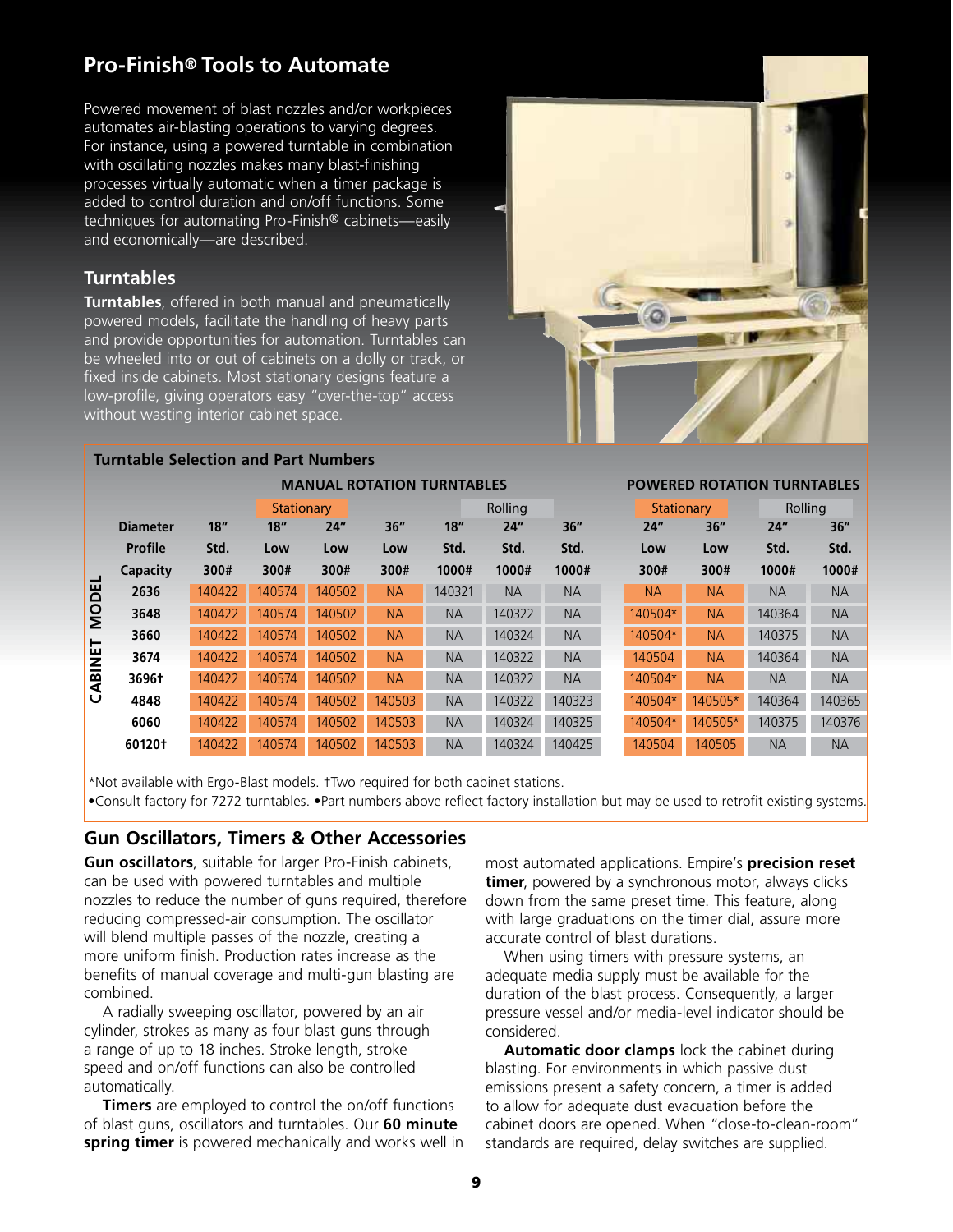### **Pro-Finish® Media Reclaimers**

Media reclamation can be one of the most critical aspects of air-blasting processes. In addition to media costs, reclaimer performance affects operating speed and quality. Failure to remove dust and fines has an adverse effect on consistency and productivity. If oversized particles are returned to the blast system, for example, clogging and/or inconsistent results often occur.

 Pro-Finish® reclaimers provide precise control of media recycling. These reclaimers can be adjusted to control the recovery of fine, medium or coarse working materials while removing unwanted particles from the blasting process. As a result, you enjoy reduced media costs as well as consistent, high-quality results.

 All Pro-Finish reclaimers deliver 99% efficiency, include a screen to prevent over-sized particles from clogging, provide an easy-open access door for quick cleaning and filling, and feature 12 gauge construction for extended service life.

Plus, we offer options to improve handling of both harsh and light media.

 An easily replaceable **inlet wear plate** protects the most vulnerable area of the reclaimer.

The addition of **urethane coating** extends the service life of interior surfaces by five times. Upgrading to **Ultra-wear lining** increases the life expectancy by ten times.

 For more efficient recycling of difficult media, a **vibrating screen** assures smooth, consistent flow by overcoming problems associated with very fine abrasives (200-300 mesh range), low-density media (e.g., plastics and walnut shells), and high humidity.

 To remove ferrous debris, we add an easily maintained **magnetic separator** to the reclaimer.

 For exceptionally durable connections between system components, **heavy-duty, media-conveying duct** made of smooth-wall, wire-reinforced PVC is available.

| <b>Media/Reclaimer Compatibility</b> |                              |                          |                             |                             |  |  |  |  |  |
|--------------------------------------|------------------------------|--------------------------|-----------------------------|-----------------------------|--|--|--|--|--|
| <b>RECLAIMER</b><br><b>CFM</b>       | <b>GLASS</b><br><b>BEADS</b> | ALUMINUM<br><b>OXIDE</b> | <b>STEEL</b><br><b>GRIT</b> | <b>STEEL</b><br><b>SHOT</b> |  |  |  |  |  |
| 400                                  | AI <sub>1</sub>              | 46                       | 120                         | $S-70$                      |  |  |  |  |  |
| 600                                  | <b>ALL</b>                   | 36                       | 80                          | $S-110$                     |  |  |  |  |  |
| 900                                  | AI <sub>1</sub>              | 36                       | 80                          | $S-110$                     |  |  |  |  |  |
| 1200                                 | AH.                          | 30                       | 40                          | $S-170$                     |  |  |  |  |  |

Chart shows the maximum media sizes recoverable with single-gun/nozzle systems. Multiple guns, larger nozzles, operation at altitudes above 5000 feet, or use of a 50 Hz electrical supply may require a larger reclaimer and dustcollector blower. Larger sizes may be used. Consult factory.



### **Reclaimer Options Reclaimer Operating Principles**

All Pro-Finish media reclaimers are tunable. By adjusting a fine-tuning band on the reclaimer, the amount of air introduced into the system can be controlled to assure precise separation of functional media from dust and other unwanted debris.

 As spent media, dust and debris are pulled by air flow to the reclaimer inlet, incoming air and media spiral in a downward vortex, throwing larger particles against the outer reclaimer wall. An air stream forms an upward counter vortex through the center tube, which carries out dust while heavier particles drop into the storage hopper below for reuse. A screen catches any oversized debris.

 Dust and undersized debris are drawn from the reclaimer into the bottom of the dust collector. Sudden expansion forces heavier dust particles to the bottom. Remaining fine dust is pulled to the surface of the dust filters. Clean air can then be discharged to the work area.

NOTE: The cfm of all Pro-Finish reclaimers is rated at nominal static working pressure of 6" water, with the exception of the 1200 cfm model, rated at 10" static pressure. Competitive units may appear to achieve higher cfm due to ratings based on inadequate working static pressure.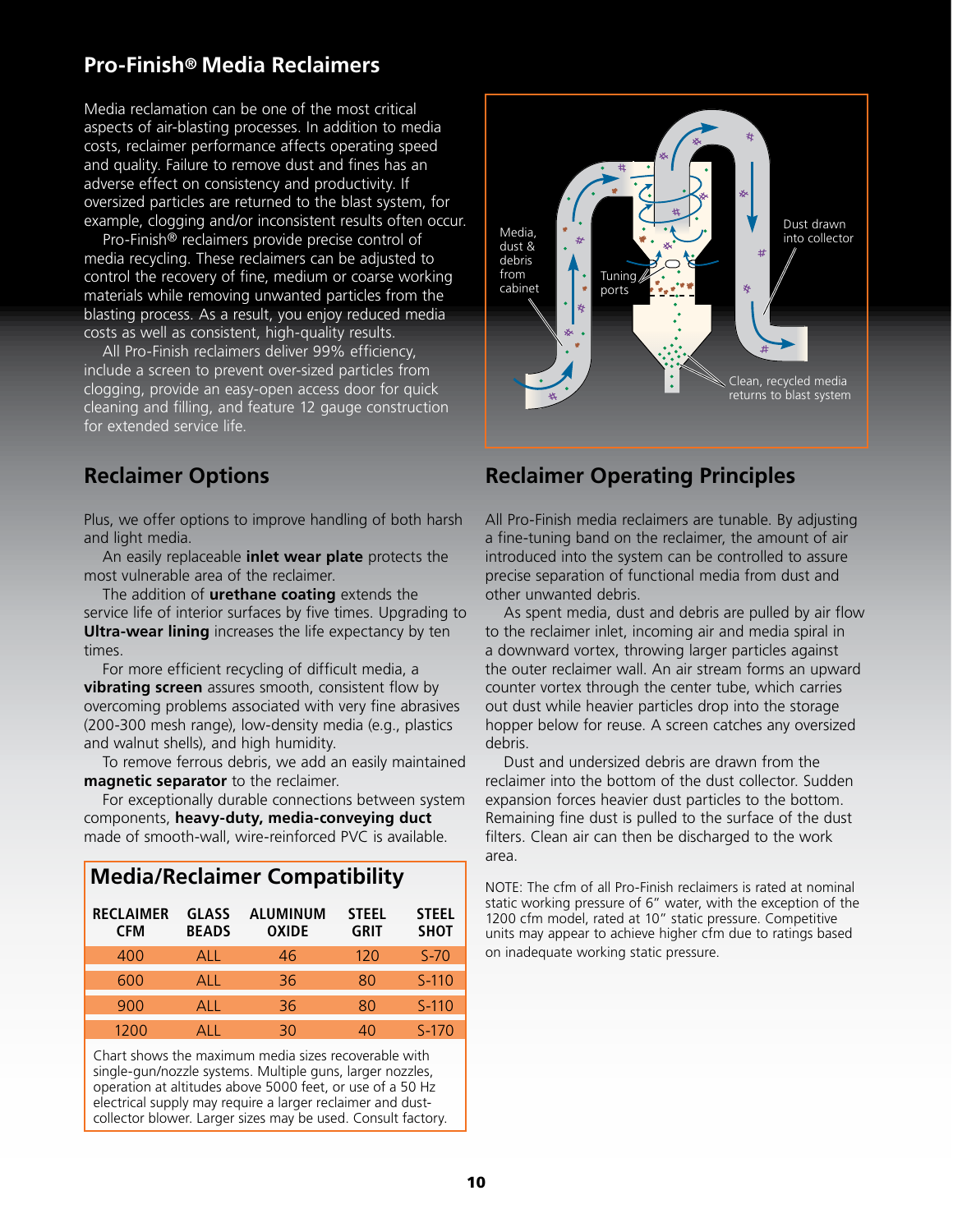### **Pro-Finish® Dust Collectors**

Available in cartridge and bag-house designs, Pro-Finish® dust collectors improve working conditions while reducing maintenance and operating costs. By capturing 99% or more of all particles one micron or larger, these efficient dust collectors permit filtered air to be recirculated into the plant, thus providing significant savings on heating and air conditioning.

Features shared by both designs include:

- 14 gauge, reinforced construction
- Fan blade on clean-air side for long life
- Raised clean-out opening for fast waste removal
- Top-clean air discharge for operator comfort
- Push-button control for thorough cleaning



### **Bag-House Collectors**

Our bag-house dust collectors meet the needs of most industrial air-blast operations at a lower cost than cartridge collectors. Plus, the ability to capture 99% of all particles one micron or larger normally permits recirculation of air to the workplace.

 In addition, we offer options to automate bag cleaning and reduce noise.



### **Cartridge Collectors**

Pro-Finish cartridge dust collectors increase productivity in three ways. For starters, they can operate continuously; the air-blast system does not have to be shut down while dust is removed from filtration surfaces.

 Next, they simplify dust removal from filtration material. Push-button reverse jet-pulsing, a standard feature on our cartridge collectors, enables an operator viewing a minihelic gauge—which monitors pressure drop across the filter—to purge dust while the airblast system is operating. Alternatively, an optional photohelic upgrade moves dust from filtration surfaces to a collection drum automatically—at the right time and without operator involvement.

 Finally, the collection cartridges, once worn, can be easily removed and replaced through a large access door.

 Options are available for reducing fan noise and expediting dust disposal.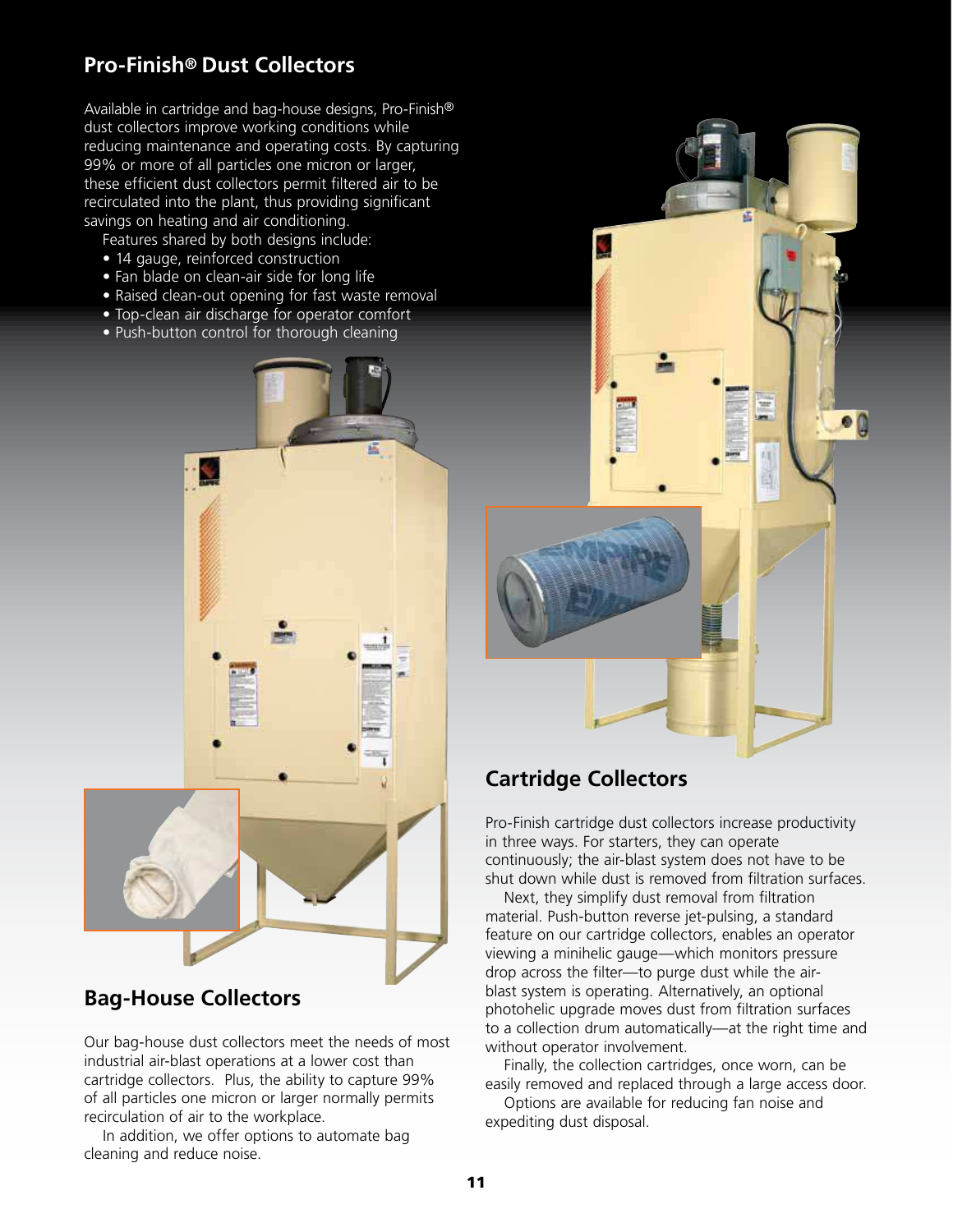### **Pro-Finish® Dimensions**

| <b>Standard cabinets</b> (See "SIDE VIEW" for A, B, C, D, E, F and G. See "PLAN VIEW" for H, I, floor area and access points.) |          |          |                    |                    |                    |                    |                     |
|--------------------------------------------------------------------------------------------------------------------------------|----------|----------|--------------------|--------------------|--------------------|--------------------|---------------------|
| <b>CABINET MODEL SIZE</b>                                                                                                      | 2636     | 3648     | 3660               | 3674               | 4848               | 6060               | 7272                |
| A) Door opening depth (ID)                                                                                                     | 20''     | 29''     | 29''               | 29''               | 41"                | 50''               | 64"                 |
| <b>B)</b> Height from turntable to top of door opening                                                                         |          |          |                    |                    |                    |                    |                     |
| Stationary manual turntable                                                                                                    | 17"      | 27''     | 27''               | 27''               | 27''               | 35''               |                     |
| Rolling manual turntable                                                                                                       | 15"      | 25"      | 25"                | 25"                | 25"                | 33"                | 44''                |
| Rolling powered turntable                                                                                                      |          | 21''     | 21"                | 21''               | 21"                | 29''               | 38''                |
| Low-profile turntable                                                                                                          | 20"      | 30''     | 30''               | 30''               | 30''               | 38''               |                     |
| C) Door opening height (ID)                                                                                                    | 22"      | 32"      | 32"                | 32''               | 32"                | 40''               | 58''                |
| D) Height inside from enclosure floor to ceiling                                                                               | 30"      | 36''     | 36"                | 36"                | 36''               | 44''               | 62"                 |
| <b>E)</b> Exterior height                                                                                                      | 72"      | 75''     | 75''               | 75''               | 75''               | 80"                | 84"                 |
| F) Height from cabinet base to enclosure floor                                                                                 | 34''     | 34''     | 34''               | 34''               | 34''               | 34''               | 28''                |
| G) Height from enclosure floor to glove-entry midpoint                                                                         | 10"      | 10''     | 10''               | 10''               | 10''               | 10"                | $25''$ to 29"       |
| H) Cabinet depth (exterior)                                                                                                    | 26"      | 36''     | 36''               | 36''               | 48"                | 60"                | 72"                 |
| I) Cabinet width (exterior)                                                                                                    | 36"      | 48"      | 60''               | 74''               | 48"                | 60"                | 72"                 |
| <b>Floor</b> area                                                                                                              | 42 $ft2$ | 59 $ft2$ | 87 ft <sup>2</sup> | 90 ft <sup>2</sup> | 80 ft <sup>2</sup> | 87 ft <sup>2</sup> | 163 ft <sup>2</sup> |
| <b>Access points</b>                                                                                                           | $\ast$   | *        | $\star$            | $\ast$             | $\star$            | *                  | $\ast$              |



#### **NOTES TO CABINET DIMENSIONS**

• System shown includes cabinet, reclaimer, dust collector, turntable and some popular options. (Other configurations and options will affect dimensions, which are approximate and subject to change.) • Dust collector, reclaimer and options can be rearranged within limits to suit particular installations. • Floor areas shown indicate basic reclaimer/dust-collector sizes and include operator access points as well as turntable and platform. • Height includes reclaimer and dust-collection hose.

| <b>Dust Collectors</b> (Dimensions in inches)          |                          |                           |                 |                 |               |               |               |
|--------------------------------------------------------|--------------------------|---------------------------|-----------------|-----------------|---------------|---------------|---------------|
| <b>MODEL</b>                                           | DCM-80A                  | <b>DCM-200</b>            | <b>DCM-200A</b> | <b>DCM-200B</b> | $CDC-6$       | $CDC-9$       | <b>CDC-12</b> |
| <b>Dimensions (DxWxH)</b>                              | $21 \times 26 \times 98$ | 34 x 39 x 107             | 34 x 39 x 105   | 34 x 39 x 116   | 34 x 39 x 115 | 34 x 39 x 115 | 34 x 39 x 118 |
| <b>With Sound Attenuator</b><br>& Automatic Bag Shaker | 29 x 31 x 107            | $40 \times 41 \times 112$ | 40 x 39 x 112   | 40 x 39 x 127   |               |               |               |
| <b>With Sound Attenuator</b><br>& Photohelic Package   |                          |                           |                 |                 | 34 x 48 x 120 | 34 x 48 x 120 | 34 x 48 x 123 |

### **Dust Bags (24" deep x 30" wide x 83" high)**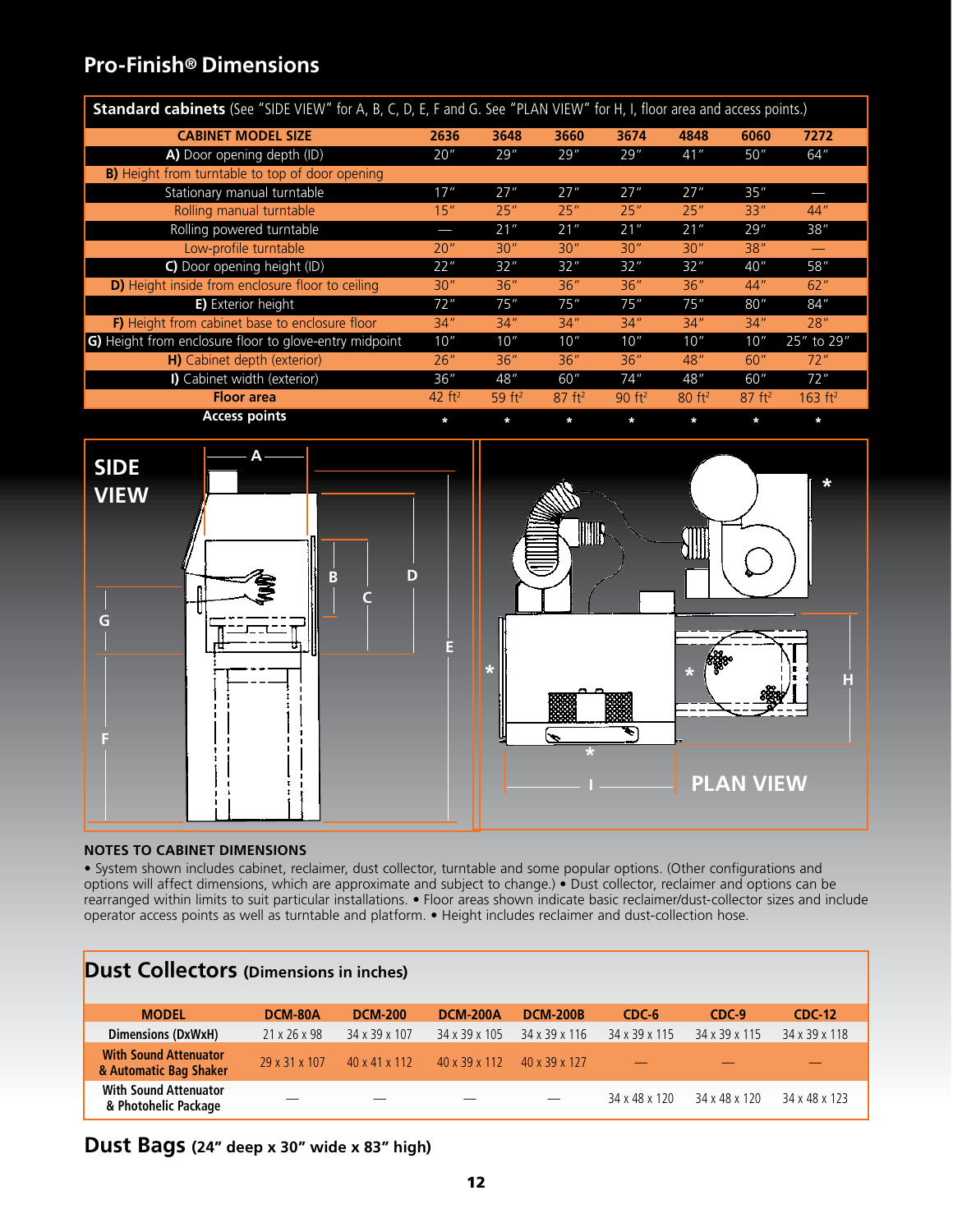### **Specialized Pro-Finish® Cabinets**

#### **FaStrip® Cabinets**

FaStrip® cabinets are designed for use with low-density media, such as plastics, that provide fast coverage without eroding substrates. Paint stripping, for example, can be performed quickly and economically without the use of hazardous chemicals.

 FaStrip cabinets deliver plastic or organic media from a large venturi nozzle coupled to a grounded, flexible blast hose. A large, vibrating screen within the reclaimer and Empire's exclusive automatic Sure-Flo® media regulator, working in tandem with the MG-78 CR exhaust valve, keeps light media flowing smoothly. A magnetic separator is also included in the system to extract ferrous particles that can damage delicate substrates. (See page 15 for available models, part numbers, general specifications and shipping weights.)



#### **Ergo-Blast Cabinets**

Ergo-Blast systems, for instance, increase productivity by improving operator performance during extended periods of continuous blasting. These cabinets are ergonomically designed for sit-down operation and include other features to reduce fatigue. As a result, machine operators concentrate on the job at hand when working for hours on repetitive tasks rather than trying to find the best position to relieve a sore back. By removing everyday distractions, Ergo-Blast cabinets maximize production. (See pages 16 and 18 for available models, part numbers, general specifications and shipping weights.)



#### **Pro-Finish® 7272 Cabinets**

This cavernous cabinet will accept large parts, yet it's less expensive than a blast room, and it eliminates the need for operators to suit-up in protective clothing. The 7272 cabinet includes oval glove holes to extend the operator's range of motion and, thanks to a dual-cone bottom, a low floor height, enabling the operator to reach work surfaces without having to continually reposition parts in the blast enclosure.

 Manufactured from 11 gauge plate steel with continuously welded seams, this rugged cabinet has a floor capacity of 1500 pounds. The blast hose enters from the top to relieve operator strain, and a serpentine mediareturn hose eliminates problems associated with the use of "Y" branches.

#### **SafeStrip™ Cabinets**

SafeStrip™ cabinets contain the blast process during the cleaning and stripping of delicate surfaces. They are designed to work in conjunction with our SafeStrip portables as well as other pots capable of delivering fine media.

 With a SafeStrip system, you can quickly and safely remove old coatings, dirt, oil, corrosion and other unwanted residues from soft metals, rubber, plastics and other sensitive surfaces. SafeStrip is ideal for work on tools, machine parts and molds, and in many other applications requiring a "light touch." (See page 15 for available models, part numbers, general specifications and shipping weights.)

#### **Modified Cabinets**

Empire's ability to modify cabinets for specialized customer needs is unmatched in the air-blast equipment industry. By combining Pro-Finish features and options with our expertise in automated systems, we can modify standard equipment to meet production goals at a fraction of the cost required for start-to-finish custom engineering.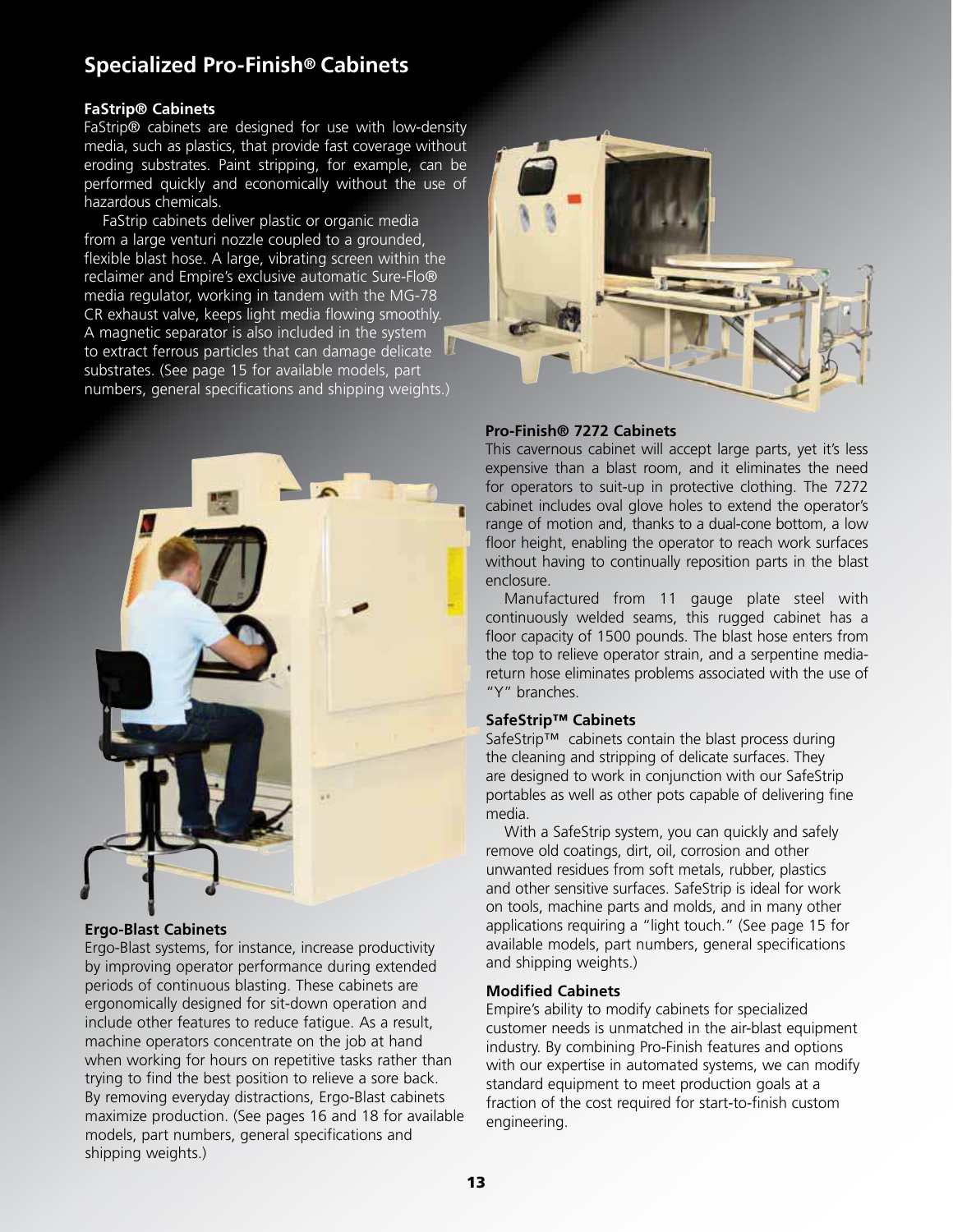### **Pro-Finish® Cabinet Specifications (Pressure Systems, Standard)**

| <b>MODEL</b><br><b>DESCRIPTION</b> | <b>PART</b><br><b>NUMBER</b> | <b>NUMBER</b><br>OF DOORS | <b>DUST</b><br><b>COLLECTION</b> | <b>BLOWER</b><br><b>MOTOR</b> | <b>SHIPPING</b><br><b>WEIGHT</b> |
|------------------------------------|------------------------------|---------------------------|----------------------------------|-------------------------------|----------------------------------|
| 2636 PR-4                          | 142101                       | 1 standard                |                                  | $\equiv$                      | 615 lb                           |
| 2636 PRB-4                         | 102100                       | 1 standard                | Dust bag                         | 1 hp                          | 664 lb                           |
| 2636 PRC-4                         | 102101                       | 1 standard                | DCM-80A                          | 1 <sub>hp</sub>               | 914 lb                           |
| 2636 PR-6                          | 142142                       | 1 standard                | $\overbrace{\qquad \qquad }^{ }$ |                               | 630 lb                           |
| 2636 PRC-6                         | 102142                       | 1 standard                | <b>DCM-200</b>                   | 1 hp                          | 1345 lb                          |
| 2636 PRC-6, CDC                    | 102148                       | 1 standard                | $CDC-6$                          | $1\frac{1}{2}$ hp             | 1465 lb                          |
| 3648 PR-4                          | 143101                       | 2 standard                | $\overline{\phantom{m}}$         | $\overline{\phantom{m}}$      | 735 lb                           |
| 3648 PRB-4                         | 103100                       | 2 standard                | Dust bag                         | 1 hp                          | 782 lb                           |
| 3648 PRC-4                         | 103101                       | 2 standard                | DCM-80A                          | 1 hp                          | 1032 lb                          |
| 3648 PR-6                          | 143121                       | 2 standard                |                                  |                               | 750 lb                           |
| 3648 PRC-6                         | 103121                       | 2 standard                | <b>DCM-200</b>                   | $1\frac{1}{2}$ hp             | 1479 lb                          |
| 3648 PRC-6, CDC                    | 103151                       | 2 standard                | $CDC-6$                          | $1\frac{1}{2}$ hp             | 1779 lb                          |
| 3660 PR-6                          | 146102                       | 2 standard                |                                  |                               | 1180 lb                          |
| 3660 PRC-6                         | 126101                       | 2 standard                | <b>DCM-200</b>                   | $1\frac{1}{2}$ hp             | 1910 lb                          |
| 3660 PRC-6, CDC                    | 126151                       | 2 standard                | $CDC-6$                          | $1\frac{1}{2}$ hp             | 2030 lb                          |
| 3660 PR-9                          | 146121                       | 2 standard                |                                  |                               | 1215 lb                          |
| 3660 PRC-9                         | 126121                       | 2 standard                | <b>DCM-200A</b>                  | 2 <sub>hp</sub>               | 1945 lb                          |
| 3660 PRC-9, CDC                    | 126152                       | 2 standard                | $CDC-9$                          | 2 hp                          | 2065 lb                          |
| 3674 PRC-9                         | 128121                       | 2 standard                | <b>DCM-200A</b>                  | 2 hp                          | 1970 lb                          |
| 3674 PRC-9, CDC                    | 128151                       | 2 standard                | $CDC-9$                          | 2 hp                          | 2290 lb                          |
| 3696 TWIN PRB-4                    | 106100                       | 2 standard                | (2) Dust bags                    | (2) 1 hp                      | 1379 lb                          |
| 3696 TWIN PRC-4                    | 106101                       | 2 standard                | (2) DCM-80A                      | (2) 1 hp                      | 1879 lb                          |
| 3696 TWIN PRC-6                    | 106121                       | 2 standard                | (2) DCM-200                      | $(2) 1\frac{1}{2}$ hp         | 2773 lb                          |
| 3696 TWIN PRC-6, CDC               | 106151                       | 2 standard                | $(2)$ CDC-6                      | $(2) 1\frac{1}{2}$ hp         | 3373 lb                          |
| 4848 PR-6                          | 144101                       | 2 standard                |                                  |                               | 910 lb                           |
| 4848 PRC-6                         | 104101                       | 2 standard                | <b>DCM-200</b>                   | $1\frac{1}{2}$ hp             | 1636 lb                          |
| 4848 PRC-6, CDC                    | 104151                       | 2 standard                | $CDC-6$                          | $1\frac{1}{2}$ hp             | 1936 lb                          |
| 4848 PR-9                          | 144121                       | 2 standard                |                                  |                               | 940 lb                           |
| 4848 PRC-9                         | 104121                       | 2 standard                | <b>DCM-200A</b>                  | 2 <sub>hp</sub>               | 1671 lb                          |
| 4848 PRC-9, CDC                    | 104152                       | 2 standard                | $CDC-9$                          | 2 hp                          | 1791 lb                          |
| 6060 PR-9                          | 145101                       | 2 standard                |                                  |                               | 1219 lb                          |
| 6060 PRC-9                         | 105101                       | 2 standard                | <b>DCM-200A</b>                  | 2 hp                          | 1949 lb                          |
| 6060 PRC-9, CDC                    | 105151                       | 2 standard                | $CDC-9$                          | 2 <sub>hp</sub>               | 2069 lb                          |
| 60120 TWIN PRC-9                   | 107101                       | 2 standard                | DCM-200A                         | $(2)$ 2 hp                    | 3713 lb                          |
| 60120 TWIN PRC-9, CDC              | 107151                       | 2 standard                | $CDC-9$                          | $(2)$ 2 hp                    | 4313 lb                          |
| 7272 PRC-9                         | 127101                       | 1 standard                | <b>DCM-200A</b>                  | 2 hp                          | 2900 lb                          |
| 7272 PRC-12                        | 127123                       | 1 standard                | <b>DCM-200B</b>                  | 5 hp                          | 3000 lb                          |

**Notes to Specifications:** All cabinet sizes feature 14 gauge steel construction with the exception of 7272 cabinets which are 11 gauge. Cabinets with a single door open on the right-hand side. (An additional left-hand door is optional.) For information on **electricals**, **reclaimer sizing** and **dust collection**, see "**Application Considerations"** on page 19.

**Meaning of Model Numbers and Letter Codes:** The first two numbers indicate nominal cabinet depth in inches. The next two or three numbers show nominal cabinet width. Letters following model numbers mean the following: **S** = Suction; **P** = Pressure; **B** = Bag; **C** = Collector; **R** = Reclaimer. Numerals following letter codes show reclaimer-ventilation capacity in hundreds of cubic feet per minute at 6" static pressure. (1,200 cfm units are rated at 10" static pressure.) **TWIN** indicates a two-cabinet system. (Example: a 60120 TWIN consists of two 6060 cabinets) Letter codes in parentheses translate as follows: **CDC** = Cartridge Dust Collector; **ERGO** = Ergo-Blast model; **FS** = FaStrip model.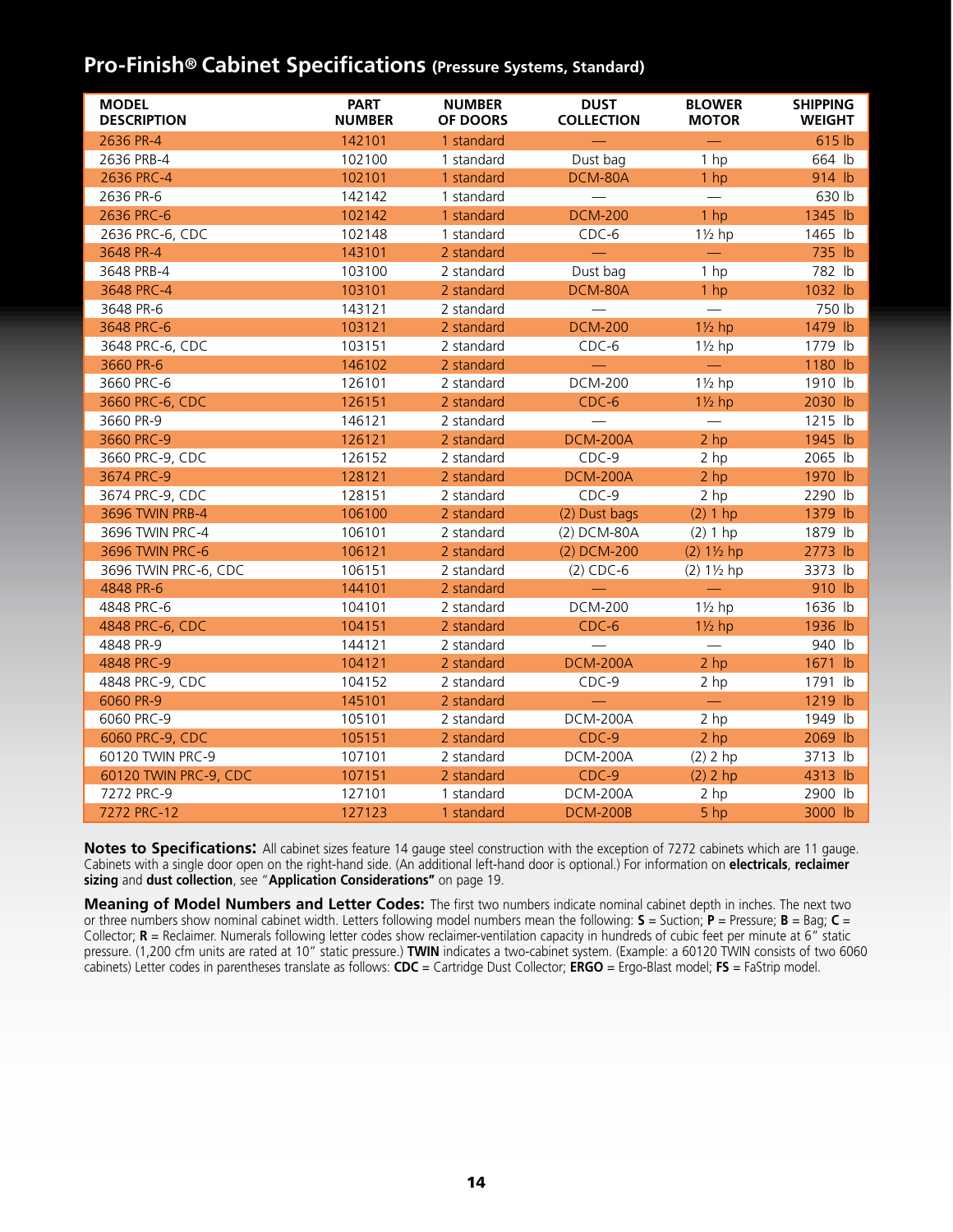### **Pro-Finish® Cabinet Specifications (Pressure Systems, FaStrip®)**

| <b>MODEL</b><br><b>DESCRIPTION</b> | <b>PART</b><br><b>NUMBER</b> | <b>NUMBER</b><br><b>OF DOORS</b> | <b>DUST</b><br><b>COLLECTION</b> | <b>BLOWER</b><br><b>MOTOR</b> | <b>SHIPPING</b><br><b>WEIGHT</b> |
|------------------------------------|------------------------------|----------------------------------|----------------------------------|-------------------------------|----------------------------------|
| FaStrip® 2636 PRC-6                | 102130                       | 1 standard                       | <b>DCM-200</b>                   | $1\frac{1}{2}$ hp             | 1380 lb                          |
| FaStrip® 2636 PRC-6, CDC           | 102159                       | 1 standard                       | $CDC-6$                          | $1\frac{1}{2}$ hp             | 1495 lb                          |
| FaStrip® 2636 PR-6                 | 140959                       | 1 standard                       |                                  |                               | 660 lb                           |
| ERGO FaStrip® 3648 PRC-6           | 121921                       | 2 standard                       | <b>DCM-200</b>                   | $1\frac{1}{2}$ hp             | 1600 lb                          |
| ERGO FaStrip® 3648 PRC-6, CDC      | 121951                       | 2 standard                       | $CDC-6$                          | $1\frac{1}{2}$ hp             | 1900 lb                          |
| FaStrip® 3648 PR-6                 | 140950                       | 2 standard                       |                                  |                               | 775 lb                           |
| FaStrip® 3648 PRC-6                | 103129                       | 2 standard                       | <b>DCM-200</b>                   | $1\frac{1}{2}$ hp             | 1500 lb                          |
| FaStrip® 3648 PRC-6, CDC           | 103159                       | 2 standard                       | CDC-6                            | $1\frac{1}{2}$ hp             | 1800 lb                          |
| ERGO FaStrip® 3660 PRC-9           | 123921                       | 2 standard                       | <b>DCM-200A</b>                  | 2 <sub>hp</sub>               | 2075 lb                          |
| ERGO FaStrip® 3660 PRC-9, CDC      | 123951                       | 2 standard                       | $CDC-9$                          | 2 hp                          | 2195 lb                          |
| FaStrip® 3660 PR-9                 | 126951                       | 2 standard                       |                                  |                               | 1245 lb                          |
| FaStrip® 3660 PRC-9                | 126129                       | 2 standard                       | DCM-200A                         | 2 hp                          | 1975 lb                          |
| FaStrip® 3660 PRC-9, CDC           | 126159                       | 2 standard                       | CDC-9                            | 2 <sub>hp</sub>               | 2095 lb                          |
| FaStrip® 3674 PRC-9                | 128129                       | 2 standard                       | <b>DCM-200A</b>                  | 2 hp                          | 1970 lb                          |
| FaStrip® 3674 PRC-9, CDC           | 128159                       | 2 standard                       | $CDC-9$                          | 2 <sub>hp</sub>               | 2290 lb                          |
| ERGO FaStrip® 4848 PRC-9           | 122921                       | 2 standard                       | <b>DCM-200A</b>                  | 2 hp                          | 1800 lb                          |
| ERGO FaStrip® 4848 PRC-9, CDC      | 122951                       | 2 standard                       | CDC-9                            | $2$ hp                        | 2050 lb                          |
| FaStrip® 4848 PR-9                 | 140951                       | 2 standard                       |                                  |                               | 965 lb                           |
| FaStrip® 4848 PRC-9                | 104129                       | 2 standard                       | <b>DCM-200</b>                   | $1\frac{1}{2}$ hp             | 1696 lb                          |
| FaStrip® 4848 PRC-9, CDC           | 104159                       | 2 standard                       | $CDC-9$                          | $1\frac{1}{2}$ hp             | 1816 lb                          |
| ERGO FaStrip® 6060 PRC-9           | 125921                       | 2 standard                       | <b>DCM-200A</b>                  | 2 <sub>hp</sub>               | 2074 lb                          |
| ERGO FaStrip® 6060 PRC-9, CDC      | 125951                       | 2 standard                       | CDC-9                            | 2 hp                          | 2193 lb                          |
| FaStrip® 6060 PR-9                 | 140952                       | 2 standard                       |                                  | $\qquad \qquad -$             | 1249 lb                          |
| FaStrip® 6060 PRC-9                | 105129                       | 2 standard                       | <b>DCM-200A</b>                  | 2 hp                          | 1975 lb                          |
| FaStrip® 6060 PRC-9, CDC           | 105159                       | 2 standard                       | CDC-9                            | $2$ hp                        | 2094 lb                          |
| FaStrip® 7272 PRC-9                | 127901                       | 1 standard                       | <b>DCM-200A</b>                  | 2 hp                          | 3000 lb                          |
| FaStrip® 7272 PRC-12               | 127923                       | 1 standard                       | <b>DCM-200B</b>                  | 5 hp                          | 3100 lb                          |

### **Pro-Finish® Cabinet Specifications (Pressure Systems, SafeStrip™, supplied with SafeStrip pot)**

| SafeStrip™ 2636     | 102032 | 1 standard | <b>DCM-200</b>  | $1\frac{1}{2}$ hp | 1870 lb   |
|---------------------|--------|------------|-----------------|-------------------|-----------|
| SafeStrip™ 2636 CDC | 102033 | 1 standard | CDC-6           | $1\frac{1}{2}$ hp | 1990 lb   |
| SafeStrip™ 3648     | 103032 | 2 standard | <b>DCM-200</b>  | $1\frac{1}{2}$ hp | 1985 lb   |
| SafeStrip™ 3648 CDC | 103033 | 2 standard | CDC-6           | $1\frac{1}{2}$ hp | 2105 lb   |
| SafeStrip™ 4848     | 104032 | 2 standard | <b>DCM-200</b>  | $1\frac{1}{2}$ hp | 2070 lb   |
| SafeStrip™ 4848 CDC | 104033 | 2 standard | $CDC-6$         | $1\frac{1}{2}$ hp | 2190 lb   |
| SafeStrip™ 6060     | 105032 | 2 standard | <b>DCM-200A</b> | 2 <sub>hp</sub>   | $2425$ lb |
| SafeStrip™ 6060 CDC | 105033 | 2 standard | $CDC-9$         | 2 <sub>hp</sub>   | 2545 lb   |

### **Pro-Finish® Cabinet Specifications (Pressure Systems, Single Pass supplied with cabinet pot)**

| SafeStrip™ 2636     | 102032 | 1 standard | <b>DCM-200</b>  | $1\frac{1}{2}$ hp | 1870 lb   |
|---------------------|--------|------------|-----------------|-------------------|-----------|
| SafeStrip™ 2636 CDC | 102033 | standard   | CDC-6           | $1\frac{1}{2}$ hp | 1990 lb   |
| SafeStrip™ 3648     | 103032 | 2 standard | <b>DCM-200</b>  | $1\frac{1}{2}$ hp | 1985 lb   |
| SafeStrip™ 3648 CDC | 103033 | 2 standard | CDC-6           | $1\frac{1}{2}$ hp | 2105 lb   |
| SafeStrip™ 4848     | 104032 | 2 standard | <b>DCM-200</b>  | $1\frac{1}{2}$ hp | 2070 lb   |
| SafeStrip™ 4848 CDC | 104033 | 2 standard | CDC-6           | $1\frac{1}{2}$ hp | 2190 lb   |
| SafeStrip™ 6060     | 105032 | 2 standard | <b>DCM-200A</b> | 2 <sub>hp</sub>   | $2425$ lb |
| SafeStrip™ 6060 CDC | 105033 | 2 standard | $CDC-9$         | 2 <sub>hp</sub>   | 2545 lb   |

**See Page 14 for "Notes to Specifications" and "Meaning of Model Numbers and Letter Codes."**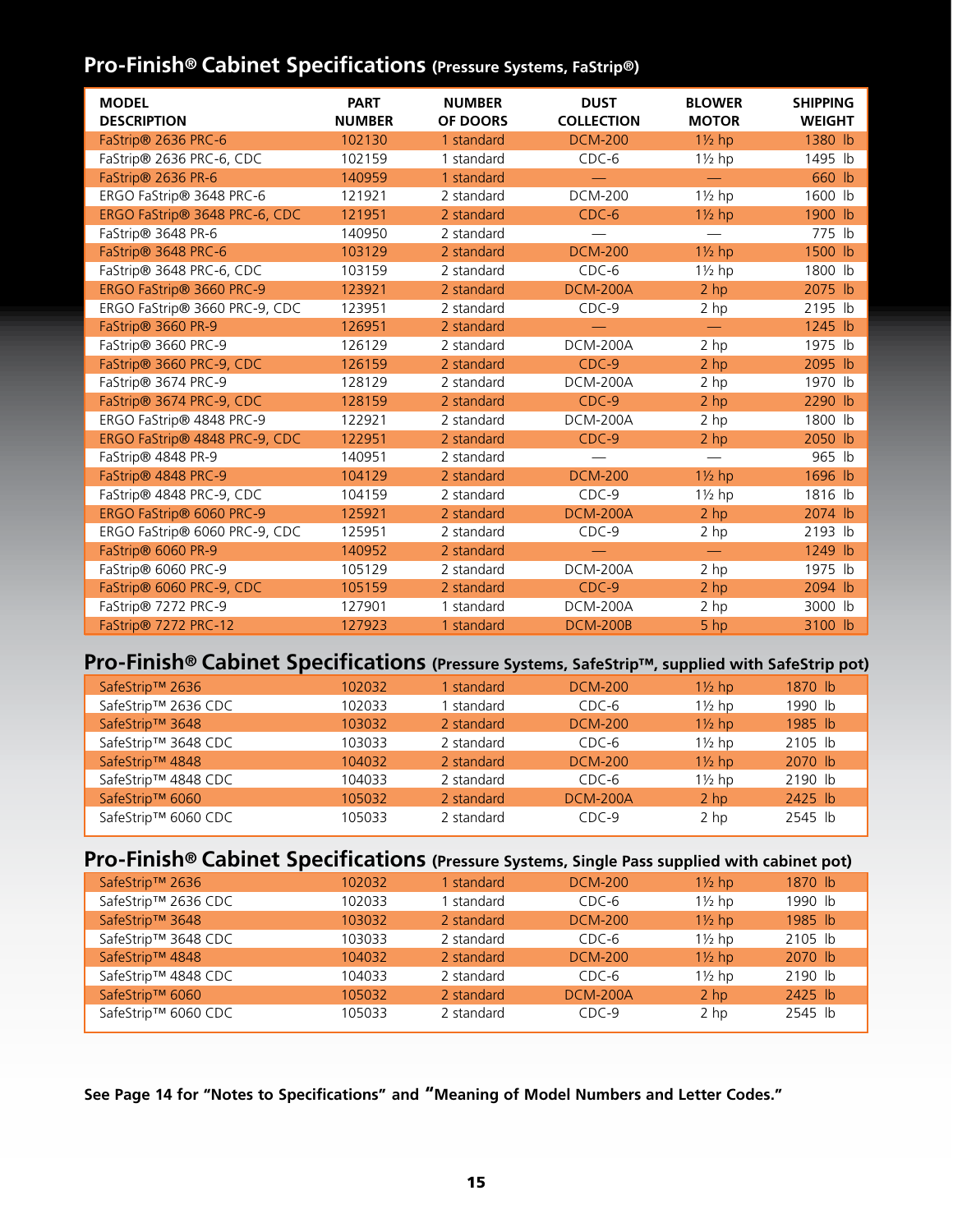### **Pro-Finish® Cabinet Specifications (Pressure Systems, Ergo-Blast)**

| <b>MODEL</b><br><b>DESCRIPTION</b> | <b>PART</b><br><b>NUMBER</b> | <b>NUMBER</b><br>OF DOORS | <b>DUST</b><br><b>COLLECTION</b> | <b>BLOWER</b><br><b>MOTOR</b> | <b>SHIPPING</b><br><b>WEIGHT</b> |
|------------------------------------|------------------------------|---------------------------|----------------------------------|-------------------------------|----------------------------------|
| <b>ERGO 2636 PRC-4</b>             | 120101                       | 1 standard                | DCM-80A                          | 1 hp                          | 1015 lb                          |
| ERGO 3648 PRC-4                    | 121101                       | 2 standard                | DCM-80A                          | 1 hp                          | 1130 lb                          |
| <b>ERGO 3648 PRC-6</b>             | 121121                       | 2 standard                | <b>DCM-200</b>                   | $1\frac{1}{2}$ hp             | 1585 lb                          |
| ERGO 3648 PRC-6, CDC               | 121151                       | 2 standard                | $CDC-6$                          | $1\frac{1}{2}$ hp             | 1885 lb                          |
| ERGO FaStrip® 3648 PRC-6           | 121921                       | 2 standard                | <b>DCM-200</b>                   | $1\frac{1}{2}$ hp             | 1600 lb                          |
| ERGO FaStrip® 3648 PRC-6, CDC      | 121951                       | 2 standard                | $CDC-6$                          | $1\frac{1}{2}$ hp             | 1900 lb                          |
| <b>ERGO 3660 PRC-6</b>             | 123101                       | 2 standard                | <b>DCM-200</b>                   | $1\frac{1}{2}$ hp             | 2010 lb                          |
| ERGO 3660 PRC-6, CDC               | 123151                       | 2 standard                | $CDC-6$                          | $1\frac{1}{2}$ hp             | 2130 lb                          |
| <b>ERGO 3660 PRC-9</b>             | 123121                       | 2 standard                | <b>DCM-200A</b>                  | 2 <sub>hp</sub>               | 2045 lb                          |
| <b>ERGO 3660 PRC-9, CDC</b>        | 123152                       | 2 standard                | $CDC-9$                          | 2 hp                          | 2165 lb                          |
| ERGO FaStrip® 3660 PRC-9           | 123921                       | 2 standard                | <b>DCM-200A</b>                  | 2 hp                          | 2120 lb                          |
| ERGO FaStrip® 3660 PRC-9, CDC      | 123951                       | 2 standard                | $CDC-9$                          | 2 hp                          | 2240 lb                          |
| ERGO 3696 TWIN PRC-4,              | 124101                       | 2 standard                | (2) DCM-80A                      | (2) 1 hp                      | 2975 lb                          |
| ERGO 3696 TWIN PRC-6               | 124121                       | 2 standard                | (2) DCM-200                      | $(2) 1\frac{1}{2}$ hp         | 2900 lb                          |
| ERGO 3696 TWIN, PRC-6, CDC         | 124151                       | 2 standard                | $(2)$ CDC-6                      | $(2) 1\frac{1}{2}$ hp         | 3500 lb                          |
| <b>ERGO 4848 PRC-6</b>             | 122101                       | 2 standard                | <b>DCM-200</b>                   | $1\frac{1}{2}$ hp             | 1735 lb                          |
| <b>ERGO 4848 PRC-6, CDC</b>        | 122151                       | 2 standard                | $CDC-6$                          | $1\frac{1}{2}$ hp             | 2035 lb                          |
| ERGO 4848 PRC-9                    | 122121                       | 2 standard                | <b>DCM-200A</b>                  | 2 hp                          | 1775 lb                          |
| <b>ERGO 4848 PRC-9, CDC</b>        | 122152                       | 2 standard                | $CDC-9$                          | 2 hp                          | 2075 lb                          |
| ERGO FaStrip® 4848 PRC-9           | 122921                       | 2 standard                | <b>DCM-200A</b>                  | 2 hp                          | 1800 lb                          |
| ERGO FaStrip® 4848 PRC-9, CDC      | 122951                       | 2 standard                | $CDC-9$                          | 2 hp                          | 2050 lb                          |
| ERGO 6060 PRC-9                    | 125121                       | 2 standard                | <b>DCM-200A</b>                  | 2 hp                          | 2049 lb                          |
| <b>ERGO 6060 PRC-9, CDC</b>        | 125152                       | 2 standard                | $CDC-9$                          | 2 hp                          | 2168 lb                          |
| ERGO FaStrip® 6060 PRC-9           | 125921                       | 2 standard                | <b>DCM-200A</b>                  | 2 hp                          | 2074 lb                          |
| ERGO FaStrip® 6060 PRC-9, CDC      | 125951                       | 2 standard                | $CDC-9$                          | $2$ hp                        | 2193 lb                          |

**Notes to Specifications:** All cabinet sizes feature 14 gauge steel construction with the exception of 7272 cabinets which are 11 gauge. Cabinets with a single door open on the right-hand side. (An additional left-hand door is optional.) For information on **electricals**, **reclaimer sizing** and **dust collection**, see "**Application Considerations"** on page 19.

**Meaning of Model Numbers and Letter Codes:** The first two numbers indicate nominal cabinet depth in inches. The next two or three numbers show nominal cabinet width. Letters following model numbers mean the following: **S** = Suction; **P** = Pressure; **B** = Bag; **C** = Collector; **R** = Reclaimer. Numerals following letter codes show reclaimer-ventilation capacity in hundreds of cubic feet per minute at 6" static pressure. (1,200 cfm units are rated at 10" static pressure.) **TWIN** indicates a two-cabinet system. (Example: a 60120 TWIN consists of two 6060 cabinets) Letter codes in parentheses translate as follows: **CDC** = Cartridge Dust Collector; **ERGO** = Ergo-Blast model; **FS** = FaStrip model.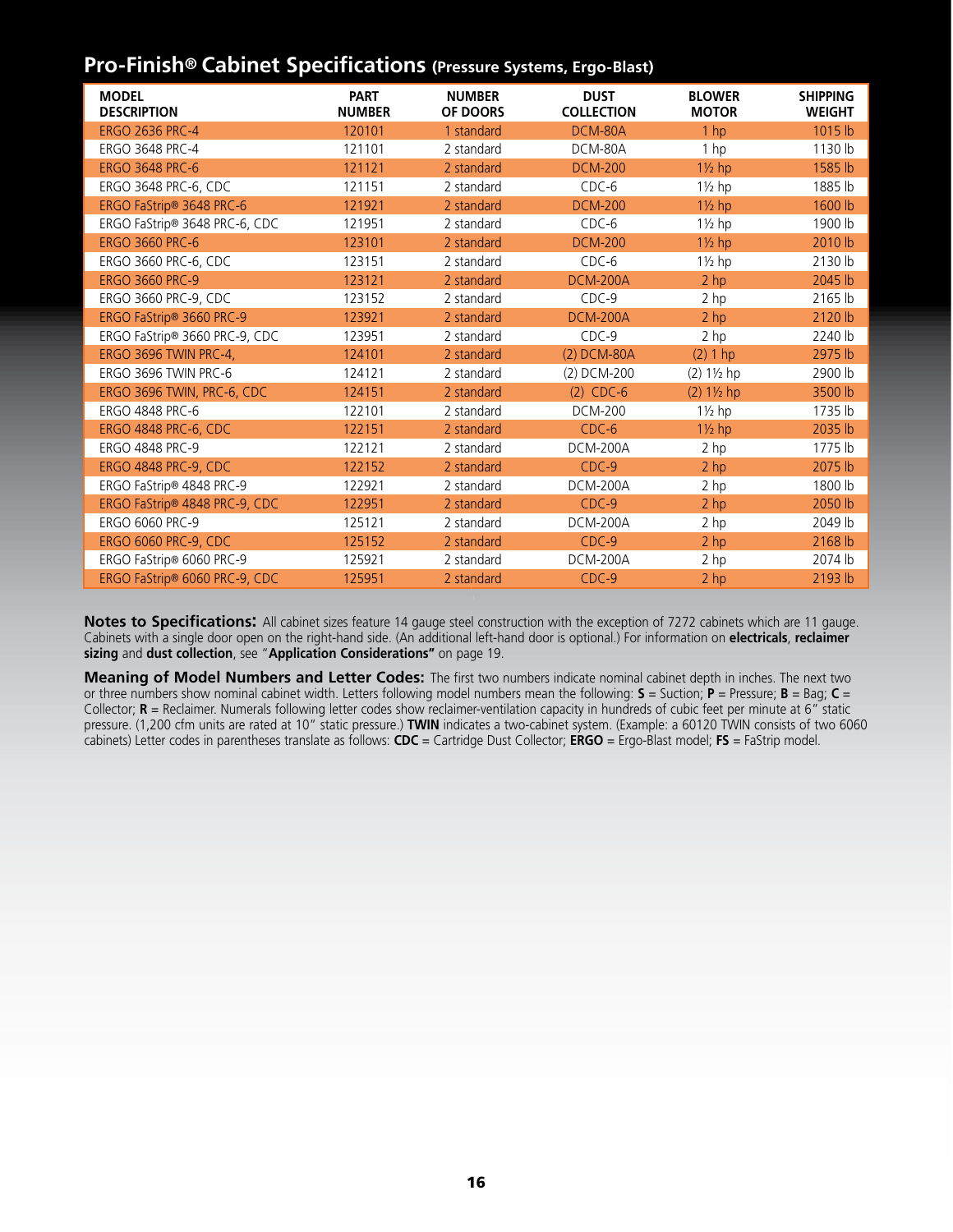### **Pro-Finish® Cabinet Specifications (Suction Systems, Standard)**

| <b>MODEL</b><br><b>DESCRIPTION</b>  | <b>PART</b><br><b>NUMBER</b> | <b>NUMBER</b><br>OF DOORS | <b>DUST</b><br><b>COLLECTION</b> | <b>BLOWER</b><br><b>MOTOR</b> | <b>SHIPPING</b><br><b>WEIGHT</b> |
|-------------------------------------|------------------------------|---------------------------|----------------------------------|-------------------------------|----------------------------------|
| 2636 S                              | 142011                       | 1 standard                |                                  | $\overline{\phantom{0}}$      | 370 lb                           |
| 2636 SB                             | 102010                       | 1 standard                | Dust bag                         | 1 hp                          | 421 lb                           |
| 2636 SC                             | 102011                       | 1 standard                | DCM-80A                          | 1 hp                          | 671 lb                           |
| 2636 SR-4                           | 142001                       | 1 standard                |                                  |                               | 400 lb                           |
| 2636 SRB-4                          | 102000                       | 1 standard                | Dust bag                         | 1 hp                          | 451 lb                           |
| 2636 SRC-4                          | 102001                       | 1 standard                | DCM-80A                          | 1 hp                          | 701 lb                           |
| 2636 SR-6                           | 142021                       | 1 standard                |                                  | $\equiv$                      | 440 lb                           |
| 2636 SRC-6                          | 102021                       | 1 standard                | <b>DCM-200</b>                   | $1\frac{1}{2}$ hp             | 1130 lb                          |
| 2636 SRC-6, CDC                     | 102041                       | 1 standard                | $CDC-6$                          | $1\frac{1}{2}$ hp             | 1250 lb                          |
| 3648 S                              | 143011                       | 2 standard                |                                  |                               | 490 lb                           |
| 3648 SB                             | 103010                       | 2 standard                | Dust bag                         | 1 hp                          | 539 lb                           |
| 3648 SC                             | 103011                       | 2 standard                | DCM-80A                          | 1 hp                          | 789 lb                           |
| 3648 SR-4                           | 143001                       | 2 standard                |                                  | $\frac{1}{2}$                 | 520 lb                           |
| 3648 SRB-4                          | 103000                       | 2 standard                | Dust bag                         | 1 hp                          | 565 lb                           |
| 3648 SRC-4                          | 103001                       | 2 standard                | DCM-80A                          | 1 hp                          | 819 lb                           |
| 3648 SR-6                           | 143021                       | 2 standard                |                                  |                               | 560 lb                           |
| 3648 SRC-6                          | 103021                       | 2 standard                | <b>DCM-200</b>                   | $1\frac{1}{2}$ hp             | 1266 lb                          |
| 3648 SRC-6, CDC                     | 103051                       | 2 standard                | $CDC-6$                          | $1\frac{1}{2}$ hp             | 1575 lb                          |
| 3660 S                              | 146011                       | 2 standard                |                                  | $\equiv$                      | 940 lb                           |
| 3660 SC                             | 126011                       | 2 standard                | <b>DCM-200</b>                   | $1\frac{1}{2}$ hp             | 1670 lb                          |
| 3660 SR-6                           | 146001                       | 2 standard                |                                  |                               | 965 lb                           |
| 3660 SRC-6                          | 126001                       | 2 standard                | <b>DCM-200</b>                   | $1\frac{1}{2}$ hp             | 1695 lb                          |
| 3660 SRC-6, CDC                     | 126051                       | 2 standard                | $CDC-6$                          | $1\frac{1}{2}$ hp             | 1815 lb                          |
| 3660 SR-9                           | 146021                       | 2 standard                |                                  |                               | 1000 lb                          |
| 3660 SRC-9                          | 126021                       | 2 standard                | <b>DCM-200A</b>                  | 2 hp                          | 1730 lb                          |
| 3660 SRC-9, CDC                     | 126052                       | 2 standard                | $CDC-9$                          | 2 <sub>hp</sub>               | 1850 lb                          |
| 3674 SRC-9                          | 128021                       | 2 standard                | <b>DCM-200A</b>                  | 2 hp                          | 1760 lb                          |
| 3674 SRC-9 (CDC)                    | 128051                       | 2 standard                | $CDC-9$                          | 2 hp                          | 2060 lb                          |
| 3696 TWIN SB                        | 106010                       | 2 standard                | (2) Dust bags                    | (2) 1 hp                      | 1078 lb                          |
| 3696 TWIN SC                        | 106011                       | 2 standard                | (2) DCM-80A                      | (2) 1 hp                      | 1578 lb                          |
| 3696 TWIN SRB-4                     | 106000                       | 2 standard                | (2) Dust bags                    | (2) 1 hp                      | 1138 lb                          |
| 3696 TWIN SRC-4                     | 106001                       | 2 standard                | (2) DCM-80A                      | (2) 1 hp                      | 1638 lb                          |
| 3696 TWIN SRC-6                     | 106021                       | 2 standard                | (2) DCM-200                      | $(2) 11/2$ hp                 | 2632 lb                          |
| 3696 TWIN SRC-6, CDC                | 106051                       | 2 standard                | $(2)$ CDC-6                      | $(2) 1\frac{1}{2}$ hp         | 3232 lb                          |
| 4848 S                              | 144011                       | 2 standard                |                                  |                               | 670 lb                           |
| 4848 SC                             | 104011                       | 2 standard                | <b>DCM-200</b>                   | $1\frac{1}{2}$ hp             | 1400 lb                          |
| 4848 SR-6                           | 144001                       | 2 standard                |                                  |                               | 695 lb                           |
| 4848 SRC-6                          | 104001                       | 2 standard                | <b>DCM-200</b>                   | $1\frac{1}{2}$ hp             | 1423 lb                          |
| 4848 SRC-6, CDC                     | 104051                       | 2 standard                | $CDC-6$                          | $1\frac{1}{2}$ hp             | 1545 lb                          |
| 4848 SR-9                           | 144021                       | 2 standard                |                                  |                               | 730 lb                           |
| 4848 SRC-9                          | 104021                       | 2 standard                | <b>DCM-200A</b>                  | 2 hp                          | 1458 lb                          |
| 4848 SRC-9, CDC                     | 104052                       | 2 standard                | $CDC-9$                          | 2 hp                          | 1580 lb                          |
| 6060 S                              | 145011                       | 2 standard                |                                  |                               | 939 lb                           |
| 6060 SC                             | 105011                       | 2 standard                | DCM-200A                         | 2 hp                          | 1669 lb                          |
| 6060 SR-9                           | 145001                       | 2 standard                |                                  |                               | 1006 lb                          |
| 6060 SRC-9                          | 105001                       | 2 standard                | DCM-200A                         | 2 hp                          | 1736 lb                          |
| 6060 SRC-9, CDC                     | 105051                       | 2 standard                | CDC-9                            | 2 hp                          | 1856 lb                          |
| 60120 TWIN SC                       | 107011                       | 2 standard                | DCM-200A                         | $(2)$ 2 hp                    | 3338 lb                          |
| 60120 TWIN SRC-9                    | 107001                       | 2 standard                | <b>DCM-200A</b>                  | $(2)$ 2 hp                    | 3472 lb                          |
| 60120 TWIN SRC-9, CDC<br>7272 SRC-9 | 107051<br>127001             | 2 standard<br>1 standard  | CDC-9<br><b>DCM-200A</b>         | $(2)$ 2 hp                    | 4072 lb<br>2700 lb               |
| 7272 SRC-12                         | 127023                       | 1 standard                | <b>DCM-200B</b>                  | 2 hp<br>5 hp                  | 2800 lb                          |
|                                     |                              |                           |                                  |                               |                                  |

**See Page 16 for "Notes to Specifications" and "Meaning of Model Numbers and Letter Codes."**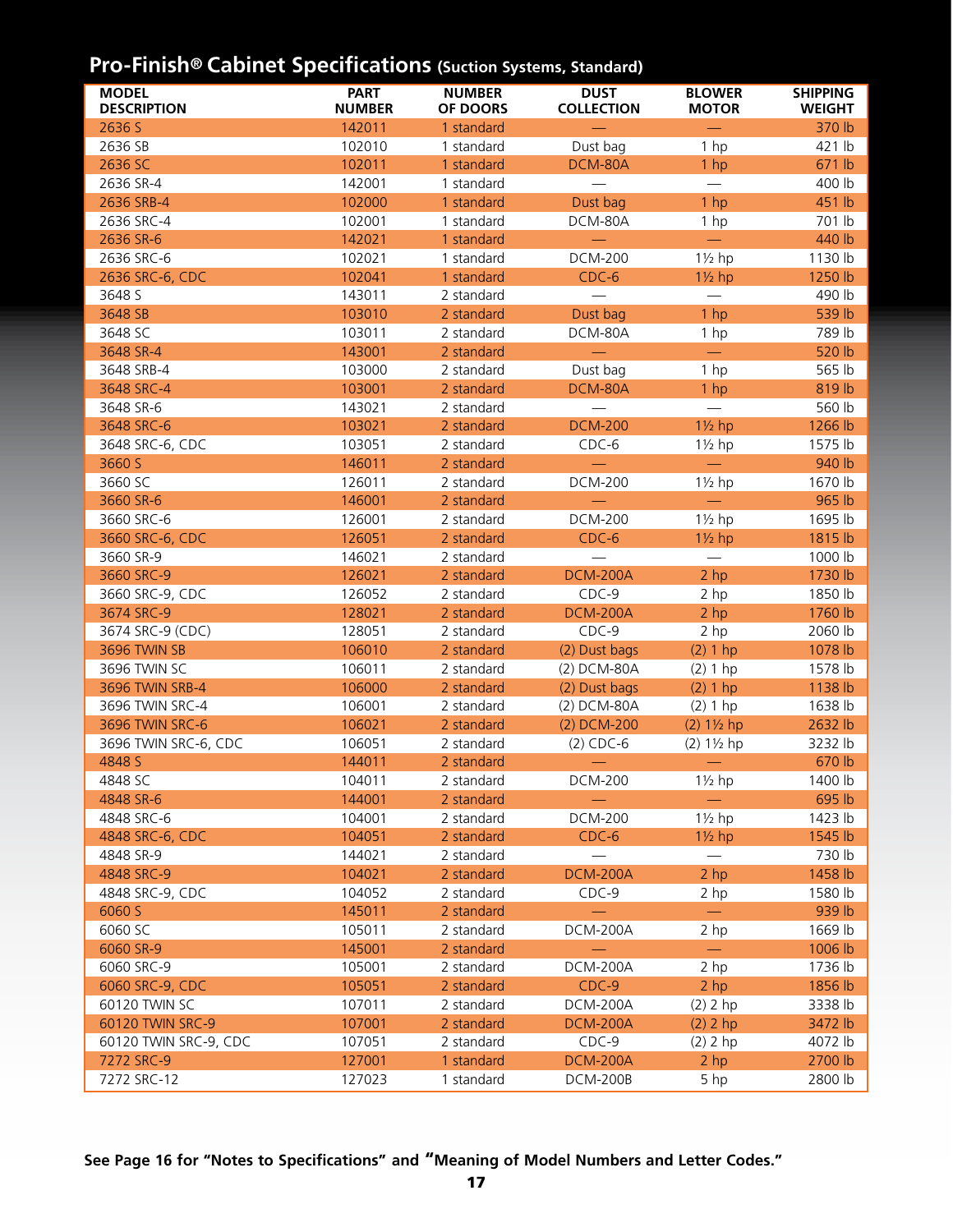### **Pro-Finish® Cabinet Specifications (Suction Systems, Ergo-Blast)**

| <b>MODEL</b><br><b>DESCRIPTION</b> | <b>PART</b><br><b>NUMBER</b> | <b>NUMBER</b><br><b>OF DOORS</b> | <b>DUST</b><br><b>COLLECTION</b> | <b>BLOWER</b><br><b>MOTOR</b> | <b>SHIPPING</b><br><b>WEIGHT</b> |
|------------------------------------|------------------------------|----------------------------------|----------------------------------|-------------------------------|----------------------------------|
| <b>ERGO 2636 SRC-4</b>             | 120001                       | 1 standard                       | DCM-80A                          | 1 <sub>hp</sub>               | 800 lb                           |
| ERGO 3648 SRC-4                    | 121001                       | 2 standard                       | DCM-80A                          | 1 <sub>hp</sub>               | 920 lb                           |
| <b>ERGO 3648 SRC-6</b>             | 121021                       | 2 standard                       | <b>DCM-200</b>                   | $1\frac{1}{2}$ hp             | 1365 lb                          |
| ERGO 3648 SRC-6, CDC               | 121051                       | 2 standard                       | CDC-6                            | $1\frac{1}{2}$ hp             | 1665 lb                          |
| <b>ERGO 3660 SRC-6</b>             | 123001                       | 2 standard                       | <b>DCM-200</b>                   | $1\frac{1}{2}$ hp             | 1797 lb                          |
| ERGO 3660 SRC-6, CDC               | 123051                       | 2 standard                       | CDC-6                            | $1\frac{1}{2}$ hp             | 1917 lb                          |
| <b>ERGO 3660 SRC-9</b>             | 123021                       | 2 standard                       | <b>DCM-200A</b>                  | 2 <sub>hp</sub>               | 1832 lb                          |
| ERGO 3660 SRC-9, CDC               | 123052                       | 2 standard                       | CDC-9                            | 2 <sub>hp</sub>               | 1952 lb                          |
| ERGO TWIN 3696 SRC-4,              | 124001                       | 2 standard                       | (2) DCM-80A                      | (2) 1 hp                      | 1840 lb                          |
| ERGO TWIN 3696 SRC-6               | 124021                       | 2 standard                       | (2) DCM-200                      | $(2) 1\frac{1}{2}$ hp         | 2850 lb                          |
| ERGO TWIN 3696 SRC-6, CDC          | 124051                       | 2 standard                       | $(2)$ CDC-6                      | $(2) 1\frac{1}{2}$ hp         | 3450 lb                          |
| <b>ERGO 4848 SRC-6</b>             | 122001                       | 2 standard                       | <b>DCM-200</b>                   | $1\frac{1}{2}$ hp             | 1525 lb                          |
| <b>ERGO 4848 SRC-6, CDC</b>        | 122051                       | 2 standard                       | $CDC-6$                          | $1\frac{1}{2}$ hp             | 1825 lb                          |
| <b>ERGO 4848 SRC-9</b>             | 122021                       | 2 standard                       | <b>DCM-200A</b>                  | 2 hp                          | 1566 lb                          |
| <b>ERGO 4848 SRC-9, CDC</b>        | 122052                       | 2 standard                       | CDC-9                            | 2 <sub>hp</sub>               | 1860 lb                          |
| ERGO 6060 SRC-9                    | 125021                       | 2 standard                       | <b>DCM-200A</b>                  | 2 hp                          | 1836 lb                          |
| <b>ERGO 6060 SRC-9, CDC</b>        | 125052                       | 2 standard                       | $CDC-9$                          | 2 <sub>hp</sub>               | 1956 lb                          |

**Notes to Specifications:** All cabinet sizes feature 14 gauge steel construction with the exception of 7272 cabinets which are 11 gauge. Cabinets with a single door open on the right-hand side. (An additional left-hand door is optional.) For information on **electricals**, **reclaimer sizing** and **dust collection**, see "**Application Considerations"** on page 19.

**Meaning of Model Numbers and Letter Codes:** The first two numbers indicate nominal cabinet depth in inches. The next two or three numbers show nominal cabinet width. Letters following model numbers mean the following: **S** = Suction; **P** = Pressure; **B** = Bag; **C** = Collector; **R** = Reclaimer. Numerals following letter codes show reclaimer-ventilation capacity in hundreds of cubic feet per minute at 6" static pressure. (1,200 cfm units are rated at 10" static pressure.) **TWIN** indicates a two-cabinet system. (Example: a 60120 TWIN consists of two 6060 cabinets) Letter codes in parentheses translate as follows: **CDC** = Cartridge Dust Collector; **ERGO** = Ergo-Blast model; **FS** = FaStrip model.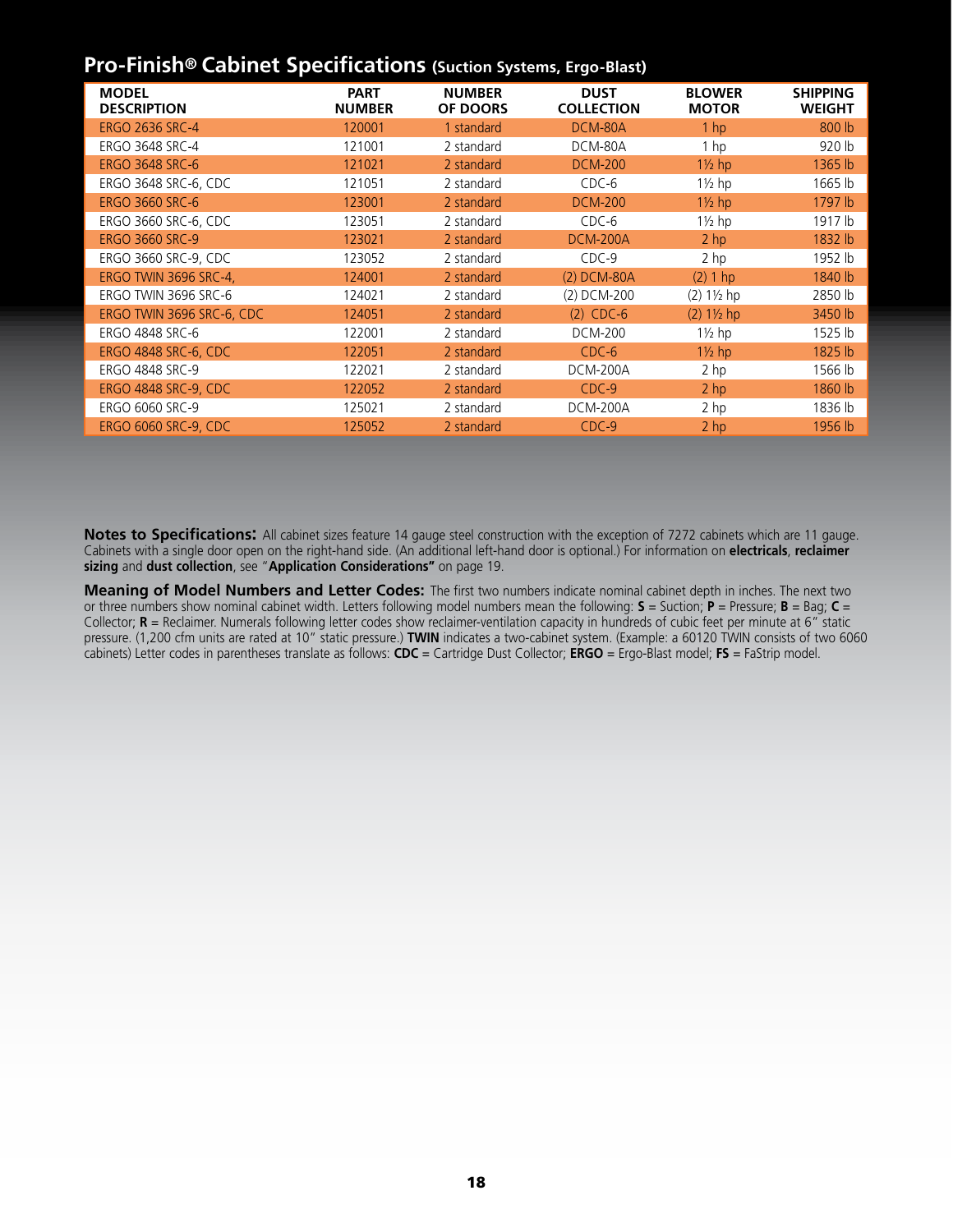### **Application Considerations**

To specify the proper equipment for your application, you should set specific objectives and choose the equipment and materials to achieve these goals.

 If you are replacing existing equipment or adding blast cabinets to meet growing needs, you are probably familiar with the benefits of air-blasting, the best media to use, and the type of system you want. However, if you have a new blasting application, you and your Empire distributor should review the following outline before making a final selection.

#### **Cabinet Sizing**

Prior to selecting a cabinet, determine the critical characteristics of your workpiece. These factors should include: part size (will the workpiece fit into the cabinet?), accessibility of surfaces to be blasted, orientation requirements, desired operating procedures (manual or automatic), and masking considerations. Normally, a sketch of the part within the cabinet is helpful in determining the most functional cabinet size.

#### **Surface Requirements**

To achieve desired results, there is no substitute for actual sample blasting, through which realworld parameters can be defined. The key factors in achieving the "right" surface characteristics are: coverage, duration, pressure and media—all of which are interrelated. Nevertheless, the best final results normally start with the "right" media. General descriptions and characteristics of the most commonly used blast media are provided on the back cover of this catalog.

 Generally, fine media do faster work on lighter jobs. Heavy media impact harder for deeper etching or increased "arc heights," but may lodge in small recesses. Before making a final choice about media, determine how many times the material can be recycled and how reclamation affects your operating costs.

#### **Production Rate**

The many variables affecting production rates include: blast system type (suction or pressure); blast media (type, size and quality); blast pressure; distance and angle of guns/nozzles in relation to the workpiece; part size; and operator capabilities. Again, sample blasting is the only true test, but if higher production rates are your objective, take a look at Pro-Finish pressure systems and Ergo-Blast configurations for manual work—or consider automation options.

#### **Reclaimer and Dust Collector**

Most Pro-Finish® systems are available with two ventilation options. Dusty, heavy-use or multiple-gun applications usually require additional ventilation for optimum operator visibility and extended equipment life. Dense media require larger blowers for adequate conveying. (See **"Media/Reclaimer Compatibility"** table on page 10.) Systems with exposed dust bags or without reclaimers are not recommended for production applications.

### **Utilities**

Your Pro-Finish system requires electricity and compressed air. Be sure the system you select interfaces properly with the electrical sources in the plant where it will be installed. Standard pre-wiring for 1 horsepower motors is: 115 volt, 60 hertz, 1 phase, 20 amp; for 1½ horsepower motors: 230 volt, 60 hertz, 1 phase, 15 amp; for 2 horsepower motors: 230 volt, 60 hertz, 1 phase, 17 amp; for 5 horsepower motors: 230 volt, 60 hertz, 3 phase, 20 amp. These numbers represent full-amp draws for the dust collector and basic cabinet. Three-phase electrical upgrades can be supplied complete with control transformer for one-source power connection. Threephase upgrades are also available with more economical dual source. Because field re-wiring can be costly, it is not advisable.

#### **Options**

Tailor the system to your application by choosing standard options. If harsh media is selected, you will want to protect your equipment with Empire's extended-wear components. For light or fine media (200 mesh or less), or humid conditions, consider a vibrating screen and automatic Sure-Flo regulator. When using plastics or walnut-shells, FaStrip® cabinets are recommended.

 Review all standard factory options as they relate to material handling, productivity and serviceability with an eye toward getting maximum value from your Pro-Finish system. Because these systems are modular, you can select only the equipment needed. Further upgrading in the field is normally a simple procedure.

#### **Automation**

You can customize a Pro-Finish cabinet to run without an operator by incorporating a powered turntable and gun holder. More sophisticated approaches include multiple blast guns, oscillators and a timer package.

 Almost every automated Pro-Finish application is different so care should go into visualizing how the part will be processed. If an out-of-round workpiece is rotated on a turntable, areas that come closer to a stationary blast source will experience greater intensity. In addition, recessed regions may be missed and interior surfaces may be hard to reach with standard equipment.

 Multiple guns/nozzles not only provide faster cycles through increased coverage, but also "see" more facets on multi-sided parts. Consequently, most automated systems employ multiple guns or nozzles.

 Manual touch-up is offered with Pro-Finish systems involving automation because, unlike the human eye, mechanical devices cannot sense where extra blasting might be required. Touch-up can also eliminate the effect of "barberpoling," which occurs when blast oscillation is slightly faster than part rotation.

 One of the final "components" to choose in your automated Pro-Finish system is the cabinet. Picture how much room is needed inside the working enclosure—not only for the workpiece, but also for the guns/nozzles, hoses and all moving mechanisms. Be careful not to under size the cabinet.